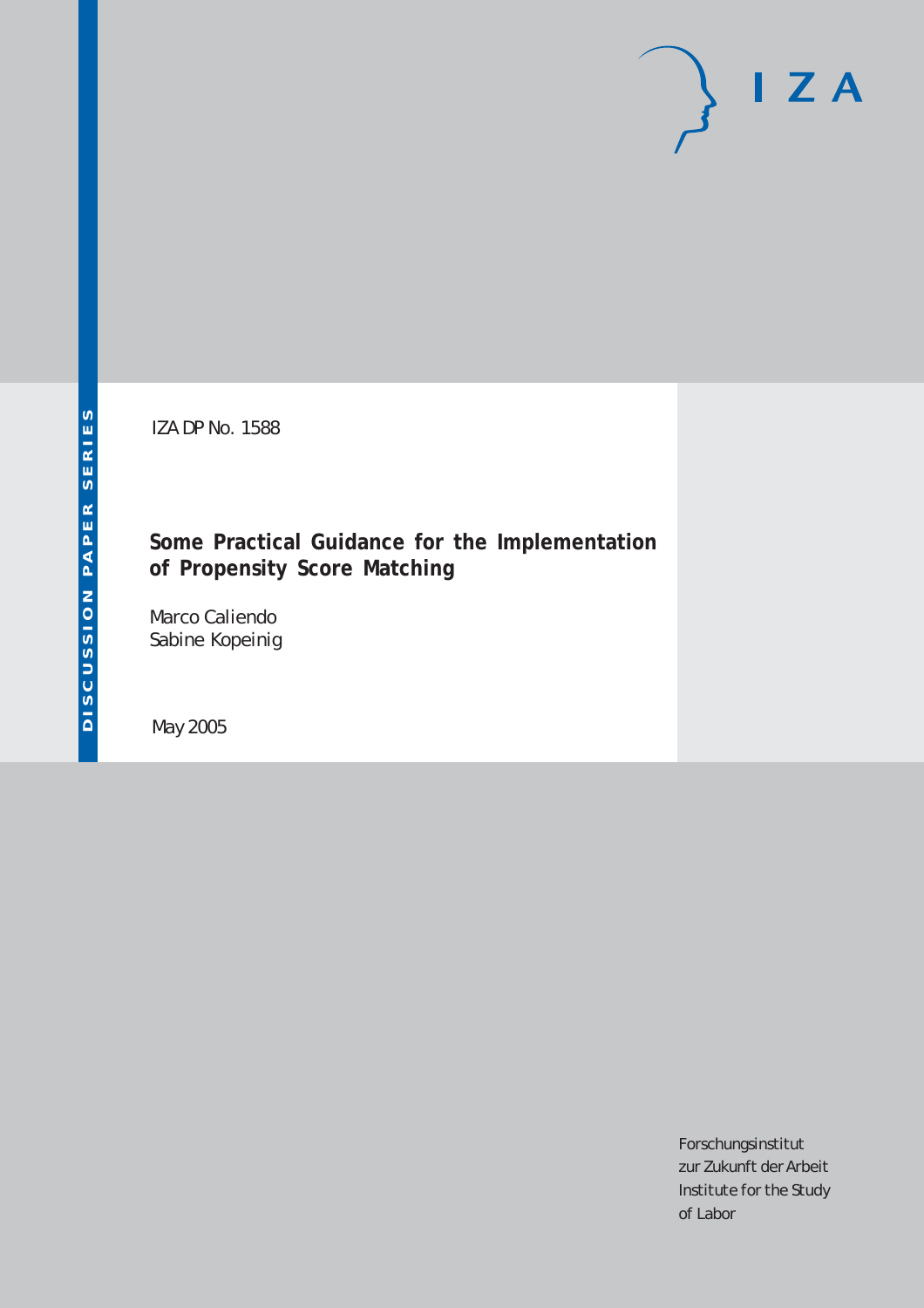# **Some Practical Guidance for the Implementation of Propensity Score Matching**

### **Marco Caliendo**

*DIW Berlin and IZA Bonn* 

### **Sabine Kopeinig**

*University of Cologne* 

Discussion Paper No. 1588 May 2005

IZA

P.O. Box 7240 53072 Bonn **Germany** 

Phone: +49-228-3894-0 Fax: +49-228-3894-180 Email: [iza@iza.org](mailto:iza@iza.org)

Any opinions expressed here are those of the author(s) and not those of the institute. Research disseminated by IZA may include views on policy, but the institute itself takes no institutional policy positions.

The Institute for the Study of Labor (IZA) in Bonn is a local and virtual international research center and a place of communication between science, politics and business. IZA is an independent nonprofit company supported by Deutsche Post World Net. The center is associated with the University of Bonn and offers a stimulating research environment through its research networks, research support, and visitors and doctoral programs. IZA engages in (i) original and internationally competitive research in all fields of labor economics, (ii) development of policy concepts, and (iii) dissemination of research results and concepts to the interested public.

IZA Discussion Papers often represent preliminary work and are circulated to encourage discussion. Citation of such a paper should account for its provisional character. A revised version may be available directly from the author.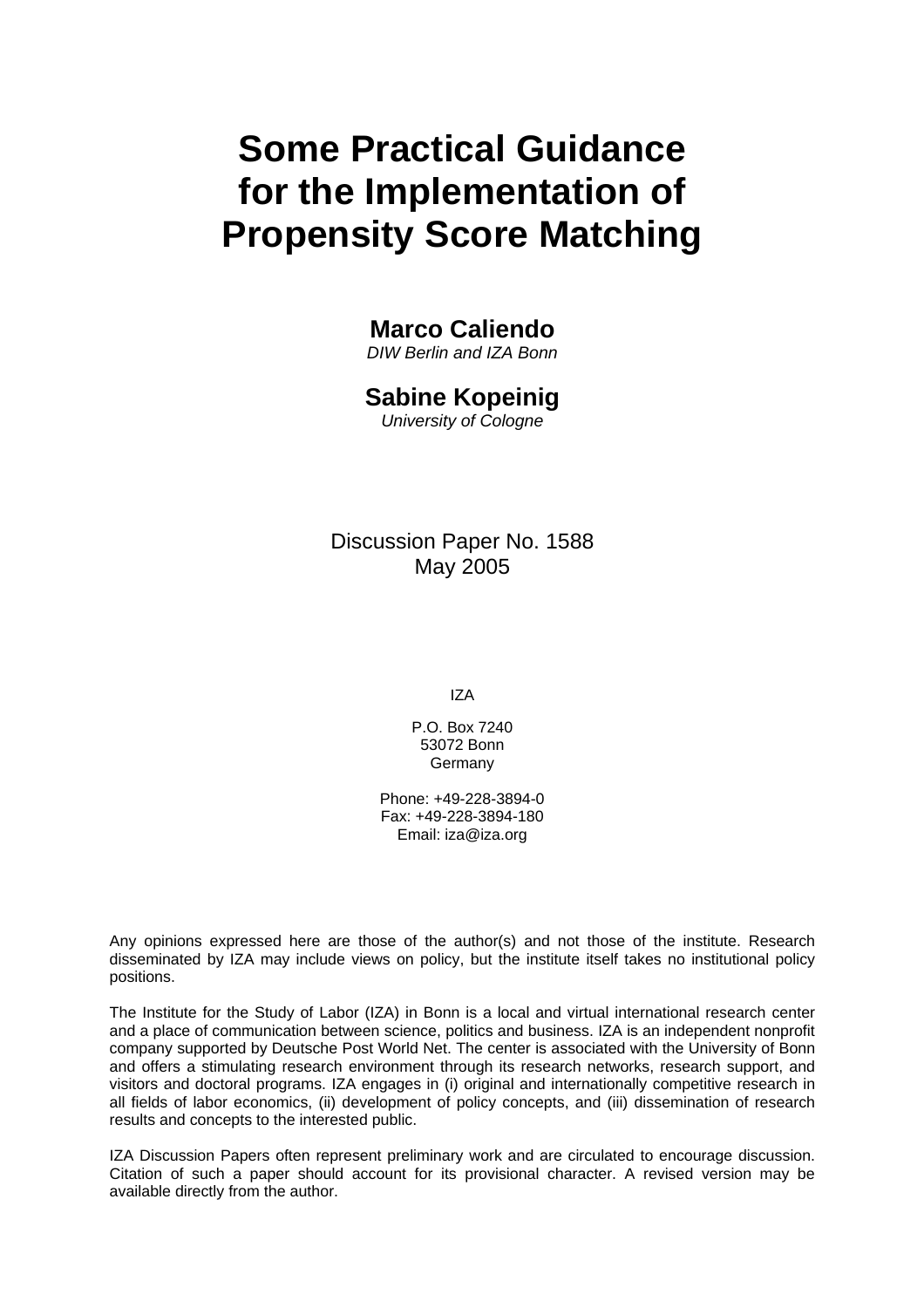IZA Discussion Paper No. 1588 May 2005

# **ABSTRACT**

# **Some Practical Guidance for the Implementation of Propensity Score Matching**[∗](#page-2-0)

Propensity Score Matching (PSM) has become a popular approach to estimate causal treatment effects. It is widely applied when evaluating labour market policies, but empirical examples can be found in very diverse fields of study. Once the researcher has decided to use PSM, he is confronted with a lot of questions regarding its implementation. To begin with, a first decision has to be made concerning the estimation of the propensity score. Following that one has to decide which matching algorithm to choose and determine the region of common support. Subsequently, the matching quality has to be assessed and treatment effects and their standard errors have to be estimated. Furthermore, questions like "what to do if there is choice-based sampling?" or "when to measure effects?" can be important in empirical studies. Finally, one might also want to test the sensitivity of estimated treatment effects with respect to unobserved heterogeneity or failure of the common support condition. Each implementation step involves a lot of decisions and different approaches can be thought of. The aim of this paper is to discuss these implementation issues and give some guidance to researchers who want to use PSM for evaluation purposes.

JEL Classification: C40, H43

Keywords: propensity score matching, implementation, evaluation, sensitivity

Corresponding author:

Marco Caliendo DIW Berlin Dep. of Public Economics Königin-Luise-Str. 5 14195 Berlin Germany Email: [mcaliendo@diw.de](mailto:mcaliendo@diw.de)

 $\overline{a}$ 

<span id="page-2-0"></span><sup>∗</sup> The authors thank Sascha O. Becker for valuable comments. All remaining errors are our own.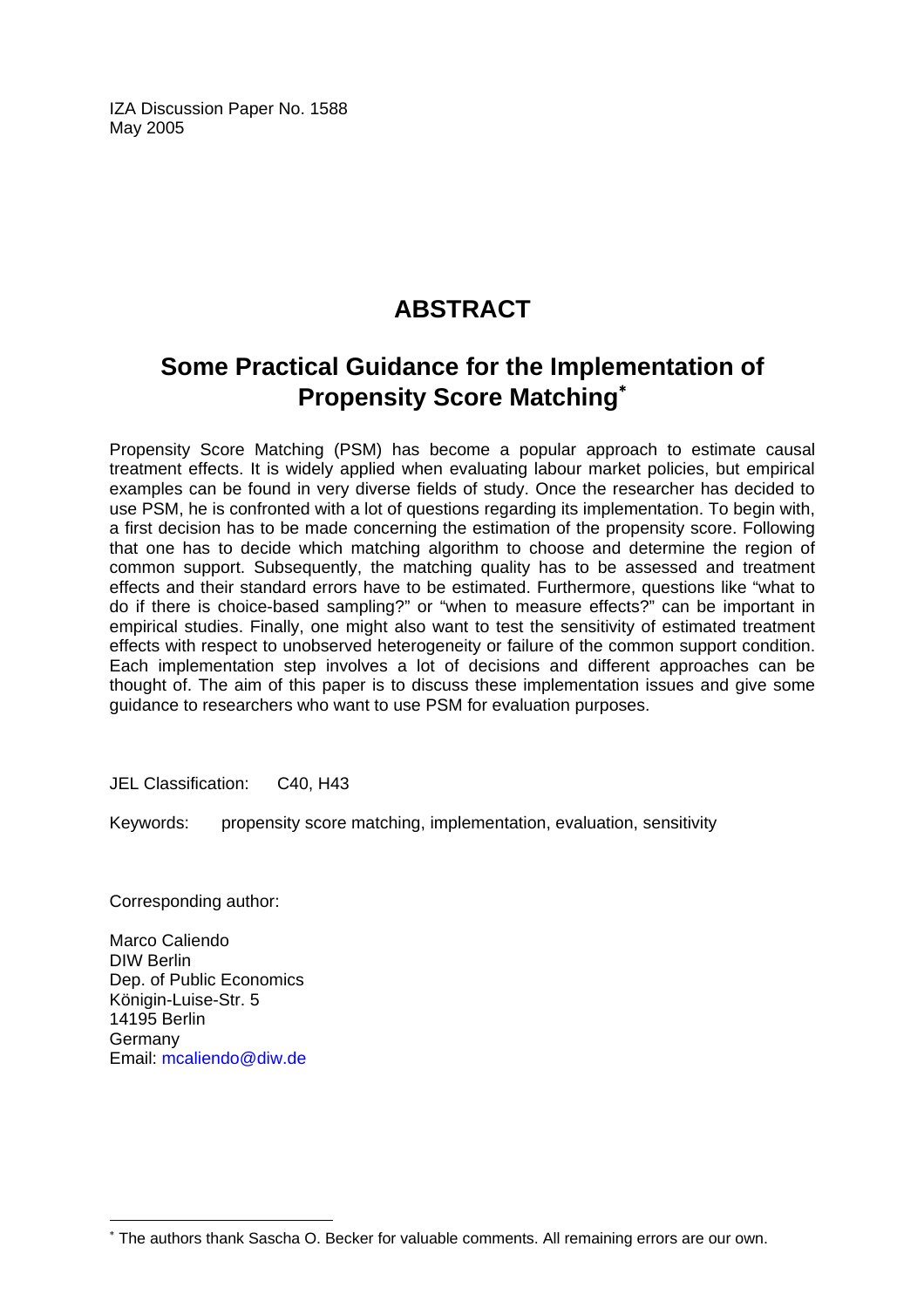# 1 Introduction

Matching has become a popular approach to estimate causal treatment effects. It is widely applied when evaluating labour market policies (see e.g. Dehejia and Wahba (1999) or Heckman, Ichimura, and Todd (1997)), but empirical examples can be found in very diverse fields of study. It applies for all situations where one has a treatment, a group of treated individuals and a group of untreated individuals. The nature of treatment may be very diverse. For example, Perkins, Tu, Underhill, Zhou, and Murray (2000) discuss the usage of matching in pharmacoepidemiologic research. Hitt and Frei (2002) analyse the effect of online banking on the profitability of customers. Davies and Kim (2003) compare the effect on the percentage bid-ask spread of Canadian firms being interlisted on an US-Exchange, whereas Brand and Halaby (2003) analyse the effect of elite college attendance on career outcomes. Ham, Li, and Reagan (2003) study the effect of a migration decision on the wage growth of young men and Bryson (2002) analyse the effect of union membership on wages of employees. Every microeconometric evaluation study has to overcome the fundamental evaluation problem and address the possible occurrence of selection bias. The first problem arises because we would like to know the difference between the participants' outcome with and without treatment. Clearly, we cannot observe both outcomes for the same individual at the same time. Taking the mean outcome of non-participants as an approximation is not advisable, since participants and non-participants usually differ even in the absence of treatment. This problem is known as selection bias and a good example is the case, where motivated individuals have a higher probability of entering a training programme and have also a higher probability of finding a job. The matching approach is one possible solution to the selection problem. It originated from the statistical literature and shows a close link to the experimental context.<sup>1</sup> Its basic idea is to find in a large group of nonparticipants those individuals who are similar to the participants in all relevant pre-treatment characteristics  $X$ . That being done, differences in outcomes of this well selected and thus adequate control group and of participants can be attributed to the programme.

Since conditioning on all relevant covariates is limited in case of a high dimensional vector  $X$  ('curse of dimensionality'), Rosenbaum and Rubin (1983) suggest the use of so-called balancing scores  $b(X)$ , i.e. functions of the relevant observed covariates X such that the conditional distribution of X given  $b(X)$  is independent of assignment into treatment. One possible balancing score is the propensity score, i.e. the probability of participating in a programme given observed characteristics X. Matching procedures based on this balancing score are known as propensity score matching (PSM) and will be the focus of this paper. Once the researcher has decided to use PSM, he is confronted with a lot of questions regarding its implementation. Figure 1 summarises the necessary steps when implementing PSM.<sup>2</sup>

<sup>&</sup>lt;sup>1</sup>See e.g. Rubin (1974), Rosenbaum and Rubin (1983, 1985a) or Lechner (1998).

<sup>2</sup>The decision whether to apply PSM or covariate matching (CVM) will not be discussed in this paper. With CVM distance measures like the Mahalanobis distance are used to calculate similarity of two individuals in terms of covariate values and the matching is done on these distances. The interested reader is referred to Imbens (2004) or Abadie and Imbens (2004) who develop covariate and bias-adjusted matching estimators. Zhao (2004) discusses the basic differences between PSM and covariate matching.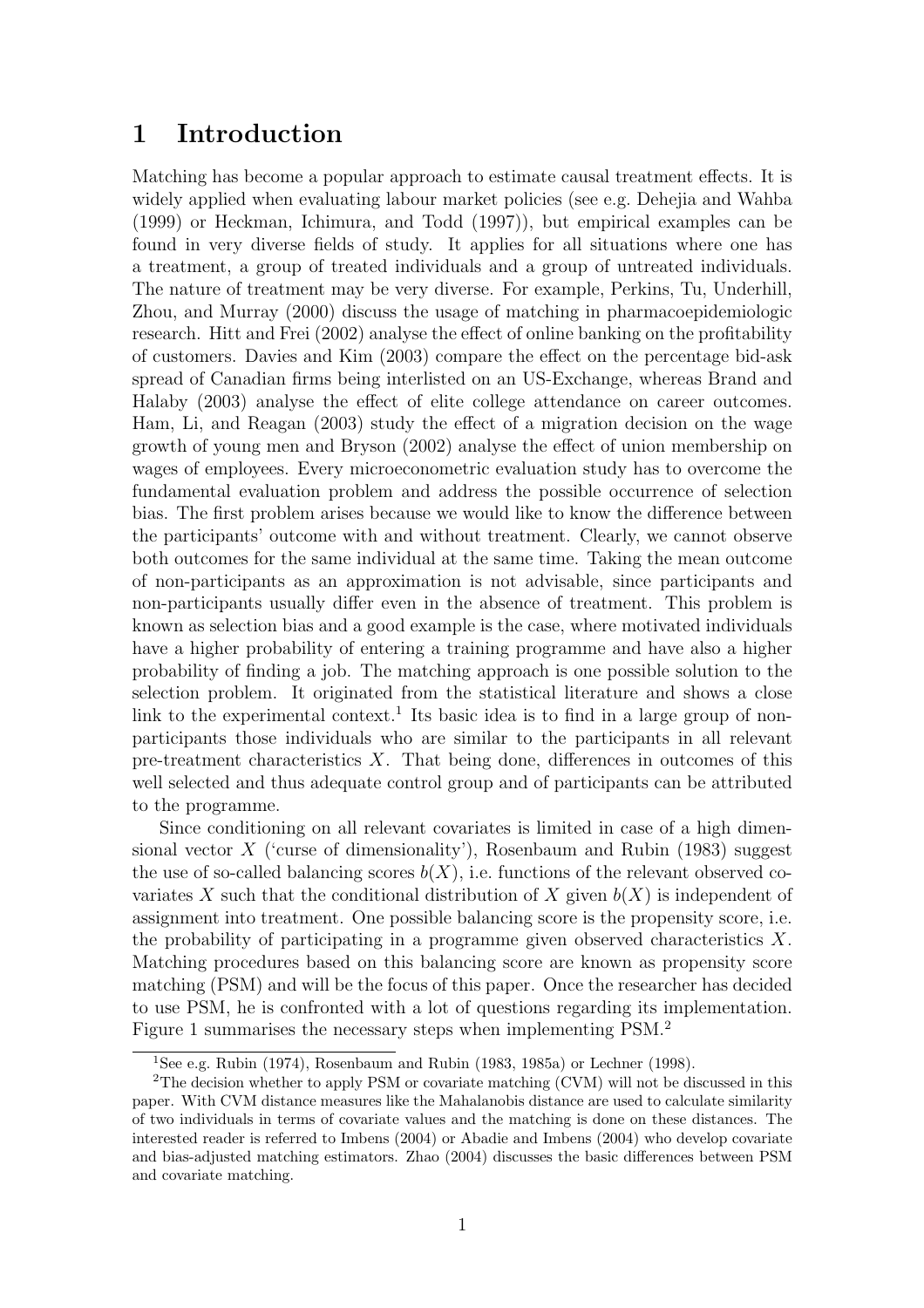Figure 1: PSM - Implementation Steps



CVM: Covariate Matching, PSM: Propensity Score Matching

The aim of this paper is to discuss these issues and give some practical guidance to researchers who want to use PSM for evaluation purposes. The paper is organised as follows. In section 2 we will describe the basic evaluation framework and possible treatment effects of interest. Furthermore we show how propensity score matching solves the evaluation problem and highlight the implicit identifying assumptions. In section 3 we will focus on implementation steps of PSM estimators. To begin with, a first decision has to be made concerning the estimation of the propensity score (see subsection 3.1). One has not only to decide about the probability model to be used for estimation, but also about variables which should be included in this model. In subsection 3.2 we briefly evaluate the (dis-)advantages of different matching algorithms. Following that we discuss how to check the overlap between treatment and comparison group and how to implement the common support requirement in subsection 3.3. In subsection 3.4 we will show how to assess the matching quality. Subsequently we present the problem of choice-based sampling and discuss the question 'when to measure programme effects?' in subsections 3.5 and 3.6. Estimating standard errors for treatment effects will be briefly discussed in subsection 3.7, before we conclude this section with an overview of available software to estimate treatment effects (3.8). Section 4 will be concerned with the sensitivity of estimated treatment effects. In subsection 4.1 we describe an approach (Rosenbaum bounds) that allows the researcher to determine how strongly an unmeasured variable must influence the selection process in order to undermine the implications of PSM. In subsection 4.2 we describe an approach proposed by Lechner (2000b). He incorporates information from those individuals who failed the common support restriction, to calculate bounds of the parameter of interest, if all individuals from the sample at hand would have been included. Finally, section 5 reviews all steps and concludes.

# 2 Evaluation Framework and Matching Basics

Roy-Rubin Model: Inference about the impact of a treatment on the outcome of an individual involves speculation about how this individual would have performed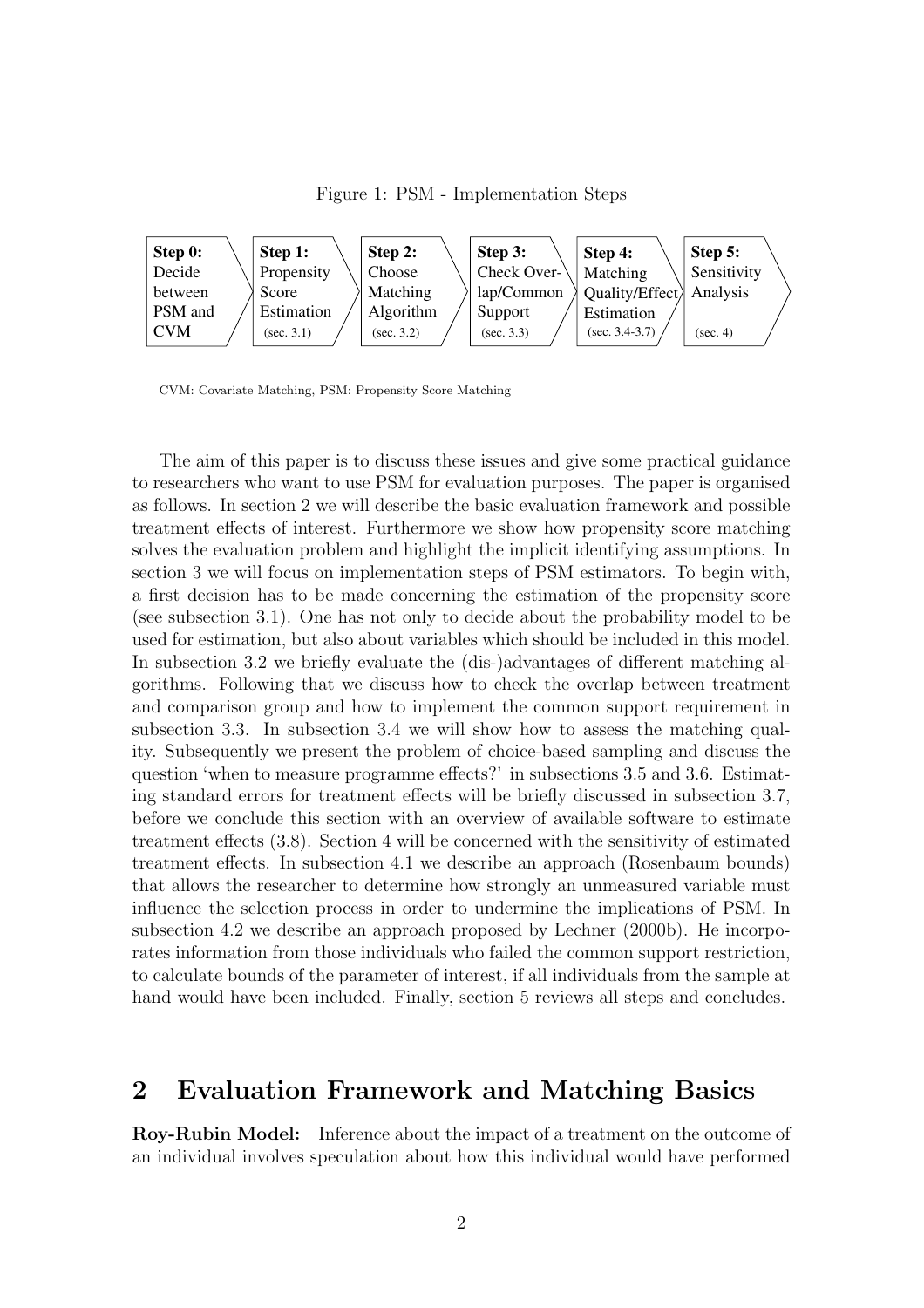had he not received the treatment. The standard framework in evaluation analysis to formalise this problem is the potential outcome approach or Roy-Rubin-model (Roy (1951), Rubin (1974)). The main pillars of this model are individuals, treatment and potential outcomes. In the case of a binary treatment the treatment indicator  $D_i$  equals one if individual i receives treatment and zero otherwise. The potential outcomes are then defined as  $Y_i(D_i)$  for each individual i, where  $i = 1, ..., N$  and N denotes the total population. The treatment effect for an individual  $i$  can be written as:

$$
\tau_i = Y_i(1) - Y_i(0). \tag{1}
$$

The fundamental evaluation problem arises because only one of the potential outcomes is observed for each individual i. The unobserved outcome is called counterfactual outcome. Hence, estimating the individual treatment effect  $\tau_i$  is not possible and one has to concentrate on (population) average treatment effects.<sup>3</sup>

Parameter of Interest: The parameter that received the most attention in evaluation literature is the 'average treatment effect on the treated' (ATT), which is defined as:

$$
\tau_{ATT} = E(\tau|D=1) = E[Y(1)|D=1] - E[Y(0)|D=1]. \tag{2}
$$

As the counterfactual mean for those being treated  $-E[Y(0)|D=1]$  - is not observed, one has to choose a proper substitute for it in order to estimate ATT. Using the mean outcome of untreated individuals  $E[Y(0)|D=0]$  is in non-experimental studies usually not a good idea, because it is most likely that components which determine the treatment decision also determine the outcome variable of interest. Thus, the outcomes of individuals from treatment and comparison group would differ even in the absence of treatment leading to a 'self-selection bias'. For ATT it can be noted as:

$$
E[Y(1)|D=1] - E[Y(0)|D=0] = \tau_{ATT} + E[Y(0)|D=1] - E[Y(0)|D=0]. \tag{3}
$$

The difference between the left hand side of equation (3) and  $\tau_{ATT}$  is the so-called 'self-selection bias'. The true parameter  $\tau_{ATT}$  is only identified, if:

$$
E[Y(0)|D = 1] - E[Y(0)|D = 0] = 0.
$$
\n(4)

In social experiments where assignment to treatment is random this is ensured and the treatment effect is identified.<sup>4</sup> In non-experimental studies one has to invoke some identifying assumptions to solve the section problem stated in equation (3). Another parameter of interest is the 'average treatment effect' (ATE), which is defined as:

$$
\tau_{ATE} = E[Y(1) - Y(0)].
$$
\n(5)

The additional challenge when estimating ATE is that both counterfactual outcomes  $E[Y(1)|D=0]$  and  $E[Y(0)|D=1]$  have to be constructed.

<sup>3</sup>Estimation of average treatment effects requires that the treatment effect for each individual  $i$  is independent of treatment participation of other individuals ('stable unit-treatment value assumption').

<sup>4</sup>See Smith (2000) for a discussion about advantages and disadvantages of social experiments.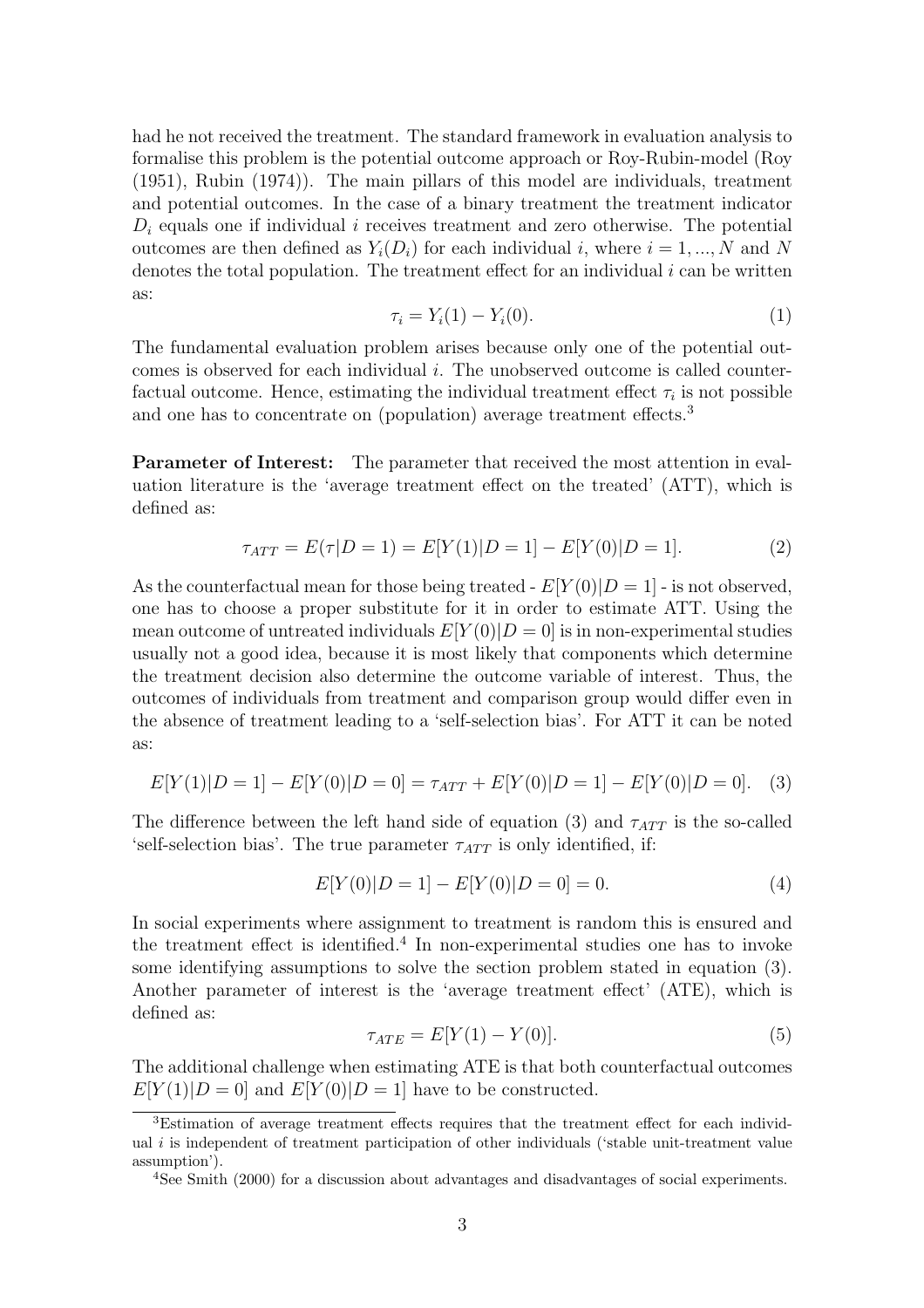Conditional Independence Assumption: One possible identification strategy is to assume, that given a set of observable covariates  $X$  which are not affected by treatment, potential outcomes are independent of treatment assignment:

$$
(Unconfoundedness) \quad Y(0), Y(1) \amalg D|X, \quad \forall \quad X. \tag{6}
$$

This implies, that selection is solely based on observable characteristics and that all variables that influence treatment assignment and potential outcomes simultaneously are observed by the researcher. Clearly, this is a strong assumption and has to be justified by the data quality at hand. For the rest of the paper we will assume that this condition holds.<sup>5</sup> It should also be clear, that conditioning on all relevant covariates is limited in case of a high dimensional vector  $X$ . For instance if  $X$  contains  $s$ covariates which are all dichotomous, the number of possible matches will be  $2<sup>s</sup>$ . To deal with this dimensionality problem, Rosenbaum and Rubin (1983) suggest to use so-called balancing scores. They show that if potential outcomes are independent of treatment conditional on covariates  $X$ , they are also independent of treatment conditional on a balancing score  $b(X)$ . The propensity score  $P(D = 1|X) = P(X)$ , i.e. the probability for an individual to participate in a treatment given his observed covariates  $X$ , is one possible balancing score. The conditional independence assumption (CIA) based on the propensity score (PS) can be written as:

(Unconfoundedness given the PS) 
$$
Y(0), Y(1) \amalg D | P(X), \forall X.
$$
 (7)

Common Support: A further requirement besides independence is the common support or overlap condition. It rules out the phenomenon of perfect predictability of  $D$  given  $X$ :

$$
(\text{Overlap}) \quad 0 < P(D=1|X) < 1\tag{8}
$$

It ensures that persons with the same X values have a positive probability of being both participants and non-participants (Heckman, LaLonde, and Smith, 1999).

Estimation Strategy: Given that CIA holds and assuming additional that there is overlap between both groups (called 'strong ignorability' by Rosenbaum and Rubin  $(1983)$ , the PSM estimator for ATT can be written in general as<sup>6</sup>:

$$
\tau_{ATT}^{PSM} = E_{P(X)|D=1} \{ E[Y(1)|D=1, P(X)] - E[Y(0)|D=0, P(X)] \}.
$$
 (9)

To put it in words, the PSM estimator is simply the mean difference in outcomes over the common support, appropriately weighted by the propensity score distribution of participants. Based on this brief outline of the matching estimator in the general evaluation framework, we are now going to discuss the implementation of PSM in detail.

<sup>5</sup>See Blundell and Costa Dias (2002) or Caliendo and Hujer (2005) for evaluation strategies when selection is also based on unobservable characteristics.

<sup>&</sup>lt;sup>6</sup>For the identification of ATT it is sufficient to assume that  $Y(0)\text{II}D|P(X)$  and  $P(D = 1|X)$  < 1.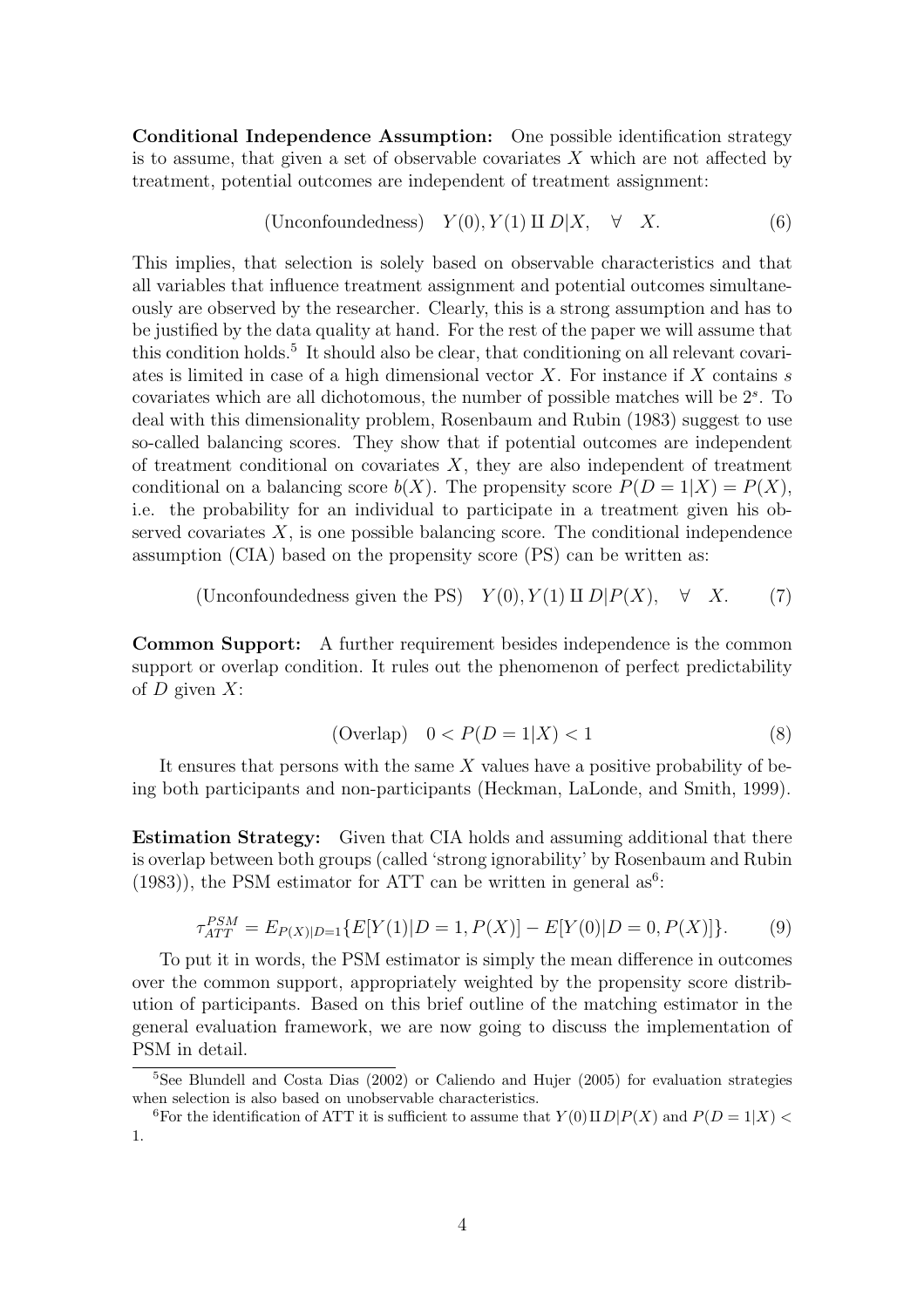# 3 Implementation of Propensity Score Matching

#### 3.1 Estimating the Propensity Score

When estimating the propensity score, two choices have to be made. The first one concerns the model to be used for the estimation, and the second one the variables to be included in this model. We will start with the model choice before we discuss which variables to include in the model.

Model Choice: Little advice is available regarding which functional form to use (see e.g. the discussion in Smith (1997)). In principle any discrete choice model can be used. Preference for logit or probit models (compared to linear probability models) derives from the well-known shortcomings of the linear probability model, especially the unlikeliness of the functional form when the response variable is highly skewed and predictions that are outside the [0, 1] bounds of probabilities. However, when the purpose of a model is classification rather than estimation of structural coefficients, it is less clear that these criticisms apply (Smith, 1997). For the binary treatment case, where we estimate the probability of participation vs. non-participation, logit and probit models usually yield similar results. Hence, the choice is not too critical, even though the logit distribution has more density mass in the bounds. However, when leaving the binary treatment case, the choice of the model becomes more important. The multiple treatment case (as discussed in Imbens (2000) and Lechner (2001)) constitutes of more than two alternatives, e.g. when an individual is faced with the choice to participate in job-creation schemes, vocational training or wage subsidy programmes or do not participate at all. For that case it is well known that the multinomial logit is based on stronger assumptions than the multinomial probit model, making the latter one the preferable option.<sup>7</sup> However, since the multinomial probit is computational more burdensome, a practical alternative is to estimate a series of binomial models like suggested by Lechner (2001). Bryson, Dorsett, and Purdon (2002) note that there are two shortcomings regarding this approach. First, as the number of options increases, the number of models to be estimated increases disproportionately (for L options we need  $0.5(L(L-1))$  models). Second, in each model only two options at a time are considered and consequently the choice is conditional on being in one of the two selected groups. On the other hand, Lechner (2001) compares the performance of the multinomial probit approach and the series estimation and finds little difference in their relative performance. He suggests that the latter approach may be more robust since a mis-specification in one of the series will not compromise all others as would be the case in the multinomial probit model.

Variable Choice: More advice is available regarding the inclusion (or exclusion) of covariates in the propensity score model. The matching strategy builds on the

<sup>7</sup>Especially the 'independence from irrelevant alternatives' assumption (IIA) is critical. It basically states that the odds ratio between two alternatives are independent of other alternatives. This assumption is convenient for estimation but not appealing from an economic or behavioural point of view (for details see e.g. Greene (2003)).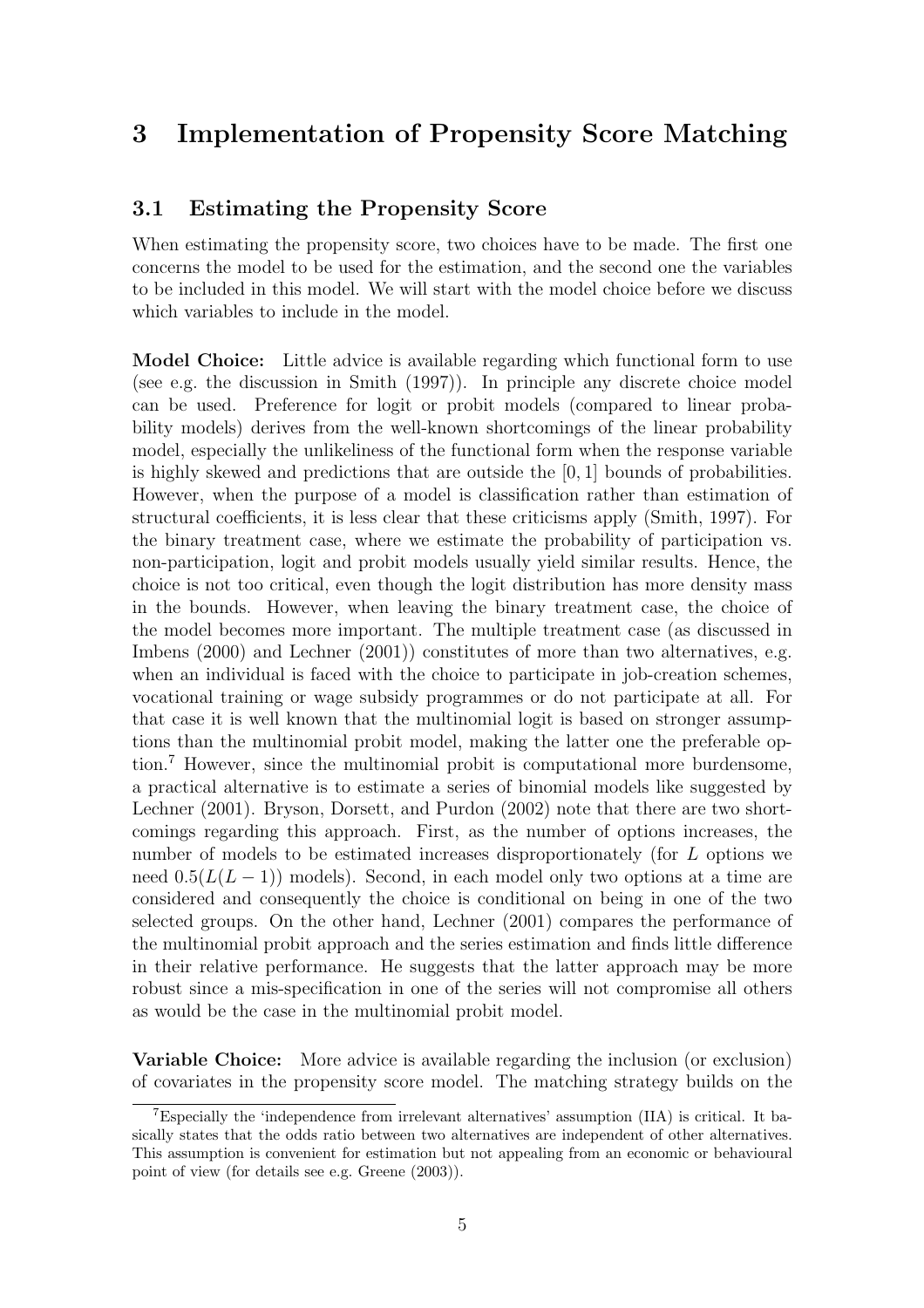$CIA$ , requiring that the outcome variable(s) must be independent of treatment conditional on the propensity score. Hence, implementing matching requires choosing a set of variables X that credibly satisfy this condition. Heckman, Ichimura, and Todd (1997) show that omitting important variables can seriously increase bias in resulting estimates. Only variables that influence simultaneously the participation decision and the outcome variable should be included. Hence, economic theory, a sound knowledge of previous research and also information about the institutional settings should guide the researcher in building up the model (see e.g. Smith and Todd (2005) or Sianesi (2004)). It should also be clear that only variables that are unaffected by participation (or the anticipation of it) should be included in the model. To ensure this, variables should either be fixed over time or measured before participation. In the latter case, it must be guaranteed that the variable has not been influenced by the anticipation of participation. Heckman, LaLonde, and Smith (1999) also point out, that the data for participants and non-participants should stem from the same sources (e.g. the same questionnaire). The better and more informative the data are, the easier it is to credibly justify the CIA and the matching procedure. However, it should also be clear that 'too good' data is not helpful either. If  $P(X) = 0$  or  $P(X) = 1$  for some values of X, then we cannot use matching conditional on those  $X$  values to estimate a treatment effect, because persons with such characteristics either always or never receive treatment. Hence, the common support condition as stated in equation (8) fails and matches cannot be performed. Some randomness is needed that guarantees that persons with identical characteristics can be observed in both states (Heckman, Ichimura, and Todd, 1998).

In cases of uncertainty of the proper specification, sometimes the question may arise if it is better to include too many rather than too few variables. Bryson, Dorsett, and Purdon (2002) note that there are two reasons why over-parameterised models should be avoided. First, it may be the case that including extraneous variables in the participation model exacerbate the support problem. Second, although the inclusion of non-significant variables will not bias the estimates or make them inconsistent, it can increase their variance. The results from Augurzky and Schmidt (2000) point in the same direction. They run a simulation study to investigate propensity score matching when selection into treatment is remarkably strong, and treated and untreated individuals differ considerably in their observable characteristics. In their setup, explanatory variables in the selection equation are partitioned into two sets. The first set includes variables that strongly influence the participation and the outcome equation, whereas the second set does not (or only weakly) influence the outcome equation. Including the full set of covariates in small samples might cause problems in terms of higher variance, since either some treated have to be discarded from the analysis or control units have to be used more than once. They show that matching on an inconsistent estimate of the propensity score (i.e. the one without the second set of covariates) produces better estimation results of the average treatment effect.

On the other hand, Rubin and Thomas (1996) recommend against 'trimming' models in the name of parsimony. They argue that a variable should only be excluded from analysis if there is consensus that the variable is either unrelated to the outcome or not a proper covariate. If there are doubts about these two points, they explicitly advise to include the relevant variables in the propensity score estimation.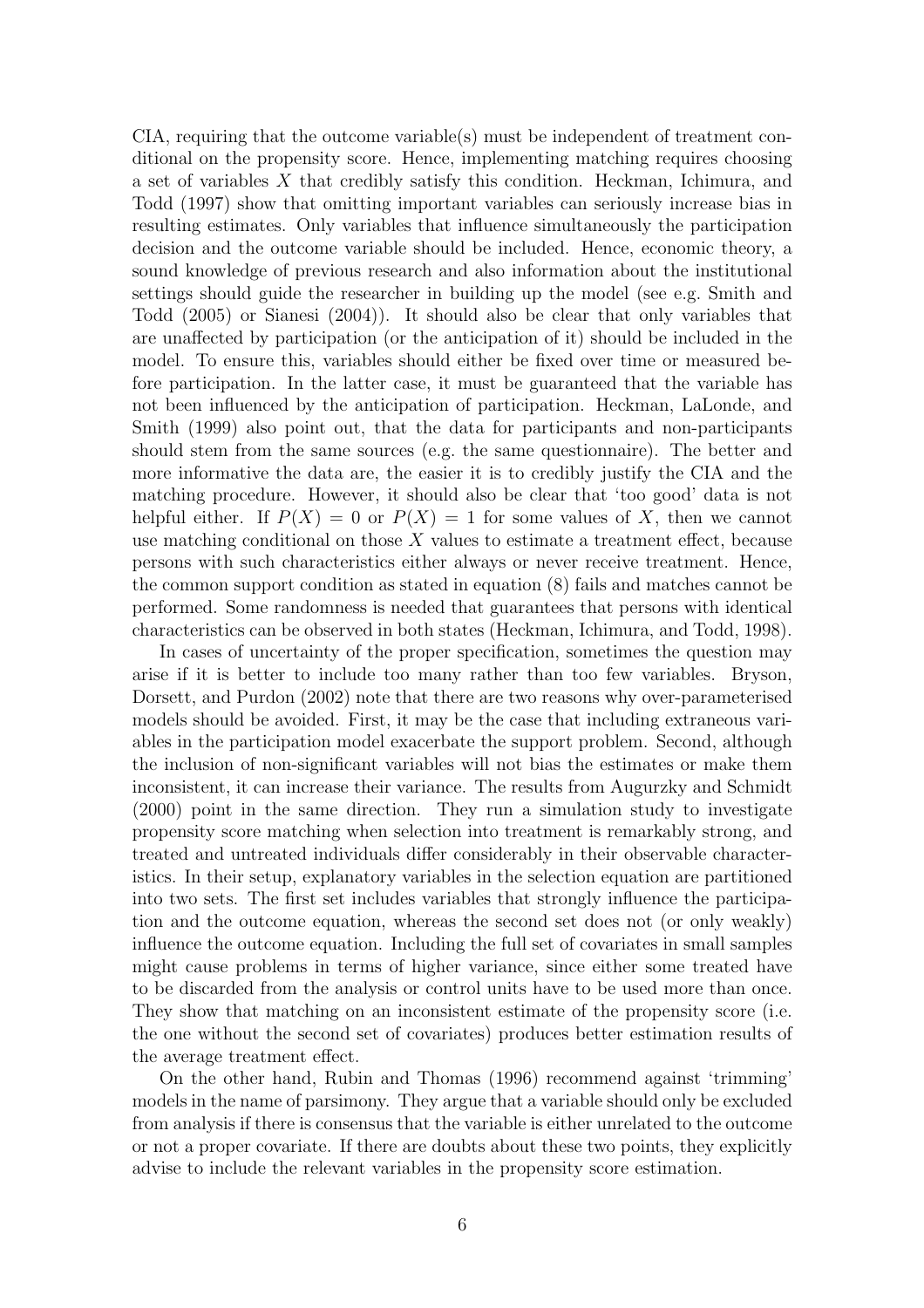By these criteria, there are both reasons for and against including all of the reasonable covariates available. Basically, the points made so far imply that the choice of variables should be based on economic theory and previous empirical findings. But clearly, there are also some formal (statistical) tests which can be used. Heckman, Ichimura, Smith, and Todd (1998) and Heckman and Smith (1999) discuss two strategies for the selection of variables to be used in estimating the propensity score.

Hit or Miss Method: The first one is the 'hit or miss' method or prediction rate metric, where variables are chosen to maximise the within-sample correct prediction rates. This method classifies an observation as '1' if the estimated propensity score is larger than the sample proportion of persons taking treatment, i.e.  $\hat{P}(X) > \overline{P}$ . If  $\hat{P}(X) \leq \overline{P}$  observations are classified as '0'. This method maximises the overall classification rate for the sample assuming that the costs for the misclassification are equal for the two groups (Heckman, Ichimura, and Todd, 1997).<sup>8</sup> But clearly, it has to be kept in mind that the main purpose of the propensity score estimation is not to predict selection into treatment as good as possible but to balance all covariates (Augurzky and Schmidt, 2000).

Statistical Significance: The second approach relies on statistical significance and is very common in textbook econometrics. To do so, one starts with a parsimonious specification of the model, e.g. a constant, the age and some regional information, and then 'tests up' by iteratively adding variables to the specification. A new variable is kept if it is statistically significant at conventional levels. If combined with the 'hit or miss' method, variables are kept if they are statistically significant and increase the prediction rates by a substantial amount (Heckman, Ichimura, Smith, and Todd, 1998).

Leave-one-out Cross-Validation: Leave-one-out cross-validation can also be used to choose the set of variables to be included in the propensity score. Black and Smith (2003) implement their model selection procedure by starting with a 'minimal' model containing only two variables. They subsequently add blocks of additional variables and compare the resulting mean squared errors. As a note of caution they stress, that this amounts to choosing the propensity score model based on goodness-of-fit considerations, rather than based on theory and evidence about the set of variables related to the participation decision and the outcomes (Black and Smith, 2003). They also point out an interesting trade-off in finite samples between the plausibility of the CIA and the variance of the estimates. When using the full specification, bias arises from selecting a wide bandwidth in response to the weakness of the common support. In contrast to that, when matching on the minimal specification, common support is not a problem but the plausibility of the CIA is. This trade-off also affects the estimated standard errors, which are smaller for the minimal specification where the common support condition poses no problem. Finally, checking the matching quality can also help to determine which variables

<sup>8</sup>See e.g. Breiman, Friedman, Olsen, and Stone (1984) for theory and Heckman, Ichimura, Smith, and Todd (1998) or Smith and Todd (2005) for applications.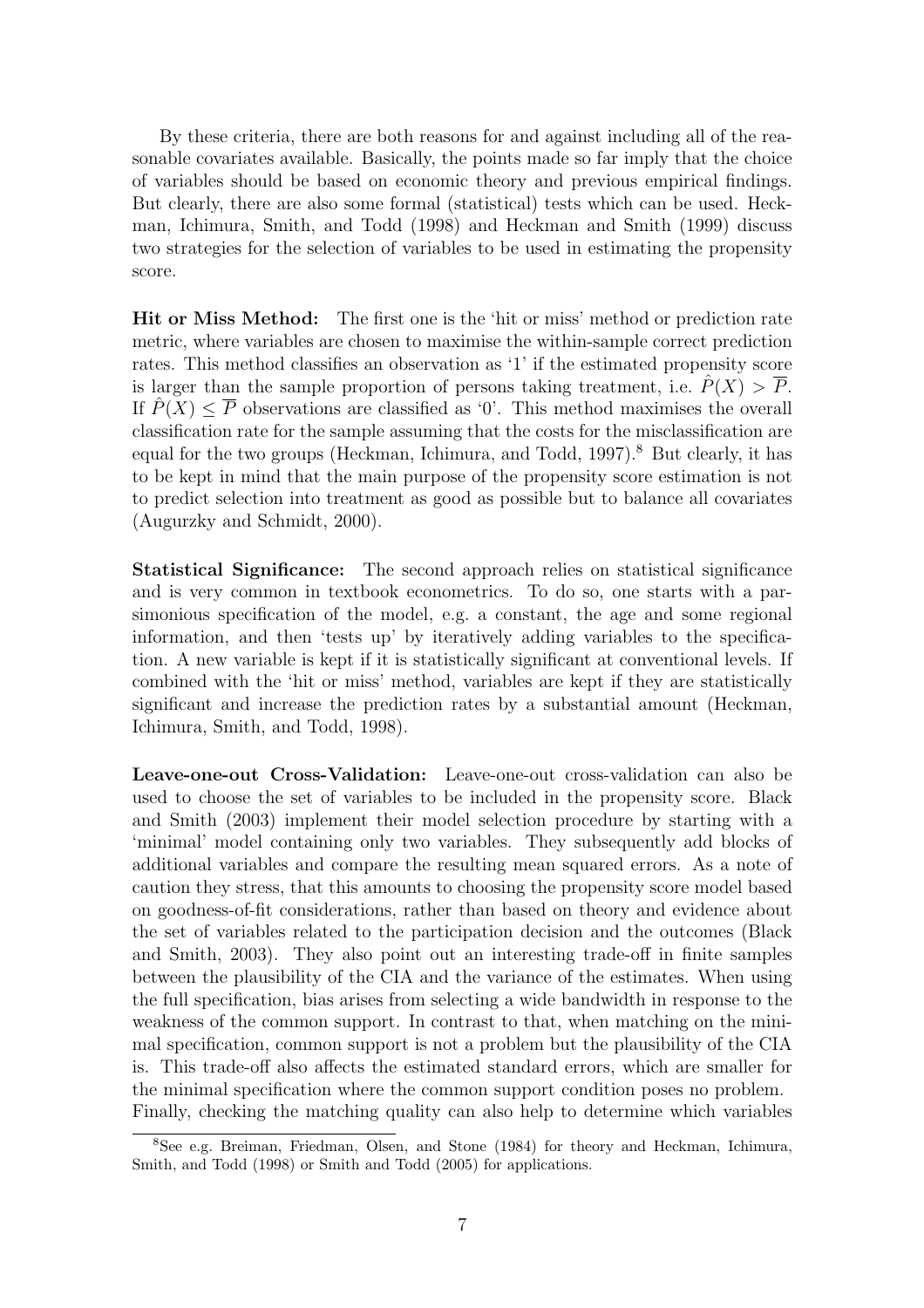should be included in the model. We will discuss this point later on in subsection 3.4.

Overweighting some Variables: Let us assume for the moment that we have found a satisfactory specification of the model. It may sometimes be felt that some variables play a specifically important role in determining participation and outcome (Bryson, Dorsett, and Purdon, 2002). As an example, one can think of the influence of gender and region in determining the wage of individuals. Let us take as given for the moment that men earn more than women and the wage level is higher in region A compared to region B. If we add dummy variables for gender and region in the propensity score estimation, it is still possible that women in region B are matched with men in region A, since the gender and region dummies are only a sub-set of all available variables. There are basically two ways to put greater emphasis on specific variables. One can either find variables in the comparison group who are identical with respect to these variables, or carry out matching on sub-populations. The study from Lechner (2002) is a good example for the first approach. He evaluates the effects of active labour market policies in Switzerland and uses the propensity score as a 'partial' balancing score which is complemented by an exact matching on sex, duration of unemployment and native language. Heckman, Ichimura, and Todd (1997) and Heckman, Ichimura, Smith, and Todd (1998) use the second strategy and implement matching separately for four demographic groups. That implies that the complete matching procedure (estimating the propensity score, checking the common support, etc.) has to be implemented separately for each group. This is analogous to insisting on a perfect match e.g. in terms of gender and region and then carrying out propensity score matching. This procedure is especially recommendable if one expects the effects to be heterogeneous between certain groups.

Alternatives to the Propensity Score: Finally, it should also be noted that it is possible to match on a measure other than the propensity score, namely the underlying index of the score estimation. The advantage of this is that the index differentiates more between observations in the extremes of the distribution of the propensity score (Lechner, 2000a). This is useful if there is some concentration of observations in the tails of the distribution. Additionally, in some recent papers the propensity score is estimated by duration models. This is of particular interest if the 'timing of events' plays a crucial role (see e.g. Brodaty, Crepon, and Fougere (2001) or Sianesi (2004)).

#### 3.2 Choosing a Matching Algorithm

The PSM estimator in its general form was stated in equation (9). All matching estimators contrast the outcome of a treated individual with outcomes of comparison group members. PSM estimators differ not only in the way the neighbourhood for each treated individual is defined and the common support problem is handled, but also with respect to the weights assigned to these neighbours. Figure 2 depicts different PSM estimators and the inherent choices to be made when they are used.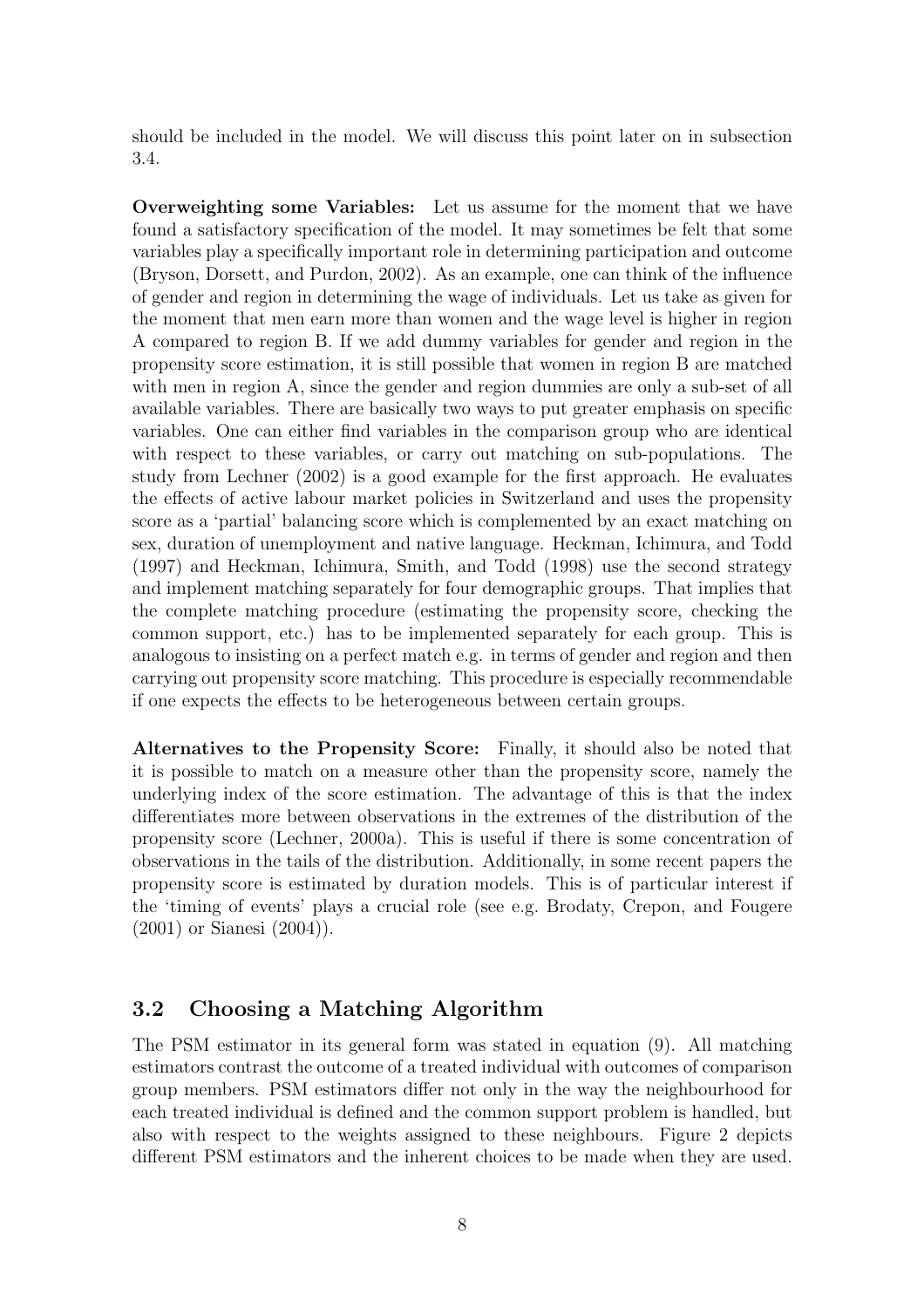We will not discuss the technical details of each estimator here at depth but rather present the general ideas and the involved trade-offs with each algorithm.<sup>9</sup>



Figure 2: Different Matching Algorithms

NN: Nearest Neighbour, PS: Propensity Score

Nearest Neighbour Matching: The most straightforward matching estimator is nearest neighbor (NN) matching. The individual from the comparison group is chosen as a matching partner for a treated individual that is closest in terms of propensity score. Several variants of NN matching are proposed, e.g. NN matching 'with replacement' and 'without replacement'. In the former case, an untreated individual can be used more than once as a match, whereas in the latter case it is considered only once. Matching with replacement involves a trade-off between bias and variance. If we allow replacement, the average quality of matching will increase and the bias will decrease. This is of particular interest with data where the propensity score distribution is very different in the treatment and the control group. For example, if we have a lot of treated individuals with high propensity scores but only few comparison individuals with high propensity scores, we get bad matches as some of the high-score participants will get matched to low-score non-participants. This can be overcome by allowing replacement, which in turn reduces the number of distinct non-participants used to construct the counterfactual outcome and thereby increases the variance of the estimator (Smith and Todd, 2005). A problem which is related to NN matching without replacement is that estimates depend on the order in which observations get matched. Hence, when using this approach it should be ensured that ordering is randomly done.

It is also suggested to use more than one nearest neighbour ('oversampling'). This form of matching involves a trade-off between variance and bias, too. It trades reduced variance, resulting from using more information to construct the counterfactual for each participant, with increased bias that results from on average poorer

<sup>&</sup>lt;sup>9</sup>See Smith and Todd (2005) or Imbens (2004) for more technical details.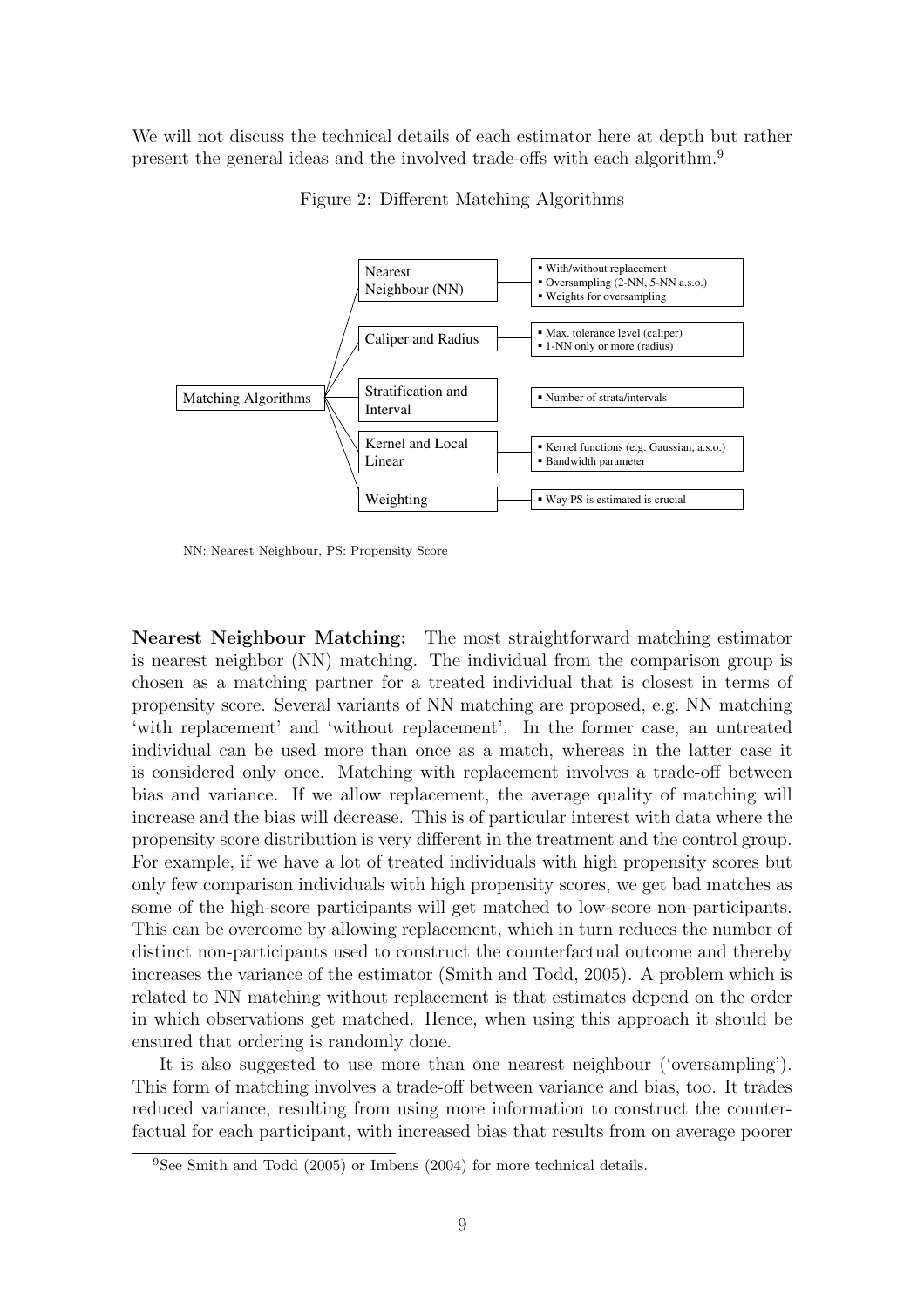matches (see e.g. Smith (1997)). When using oversampling, one has to decide how many matching partners should be chosen for each treated individual and which weight (e.g. uniform or triangular weight) should be assigned to them.

Caliper and Radius Matching: NN matching faces the risk of bad matches, if the closest neighbour is far away. This can be avoided by imposing a tolerance level on the maximum propensity score distance (caliper). Imposing a caliper works in the same direction as allowing for replacement. Bad matches are avoided and hence the matching quality rises. However, if fewer matches can be performed, the variance of the estimates increases. Applying caliper matching means that those individual from the comparison group is chosen as a matching partner for a treated individual that lies within the caliper ('propensity range') and is closest in terms of propensity score. As Smith and Todd (2005) note, a possible drawback of caliper matching is that it is difficult to know a priori what choice for the tolerance level is reasonable.

Dehejia and Wahba (2002) suggest a variant of caliper matching which is called radius matching. The basic idea of this variant is to use not only the nearest neighbour within each caliper but all of the comparison members within the caliper. A benefit of this approach is that it uses only as many comparison units as are available within the caliper and therefore allows for usage of extra (fewer) units when good matches are (not) available. Hence, it shares the attractive feature of oversampling mentioned above, but avoids the risk of bad matches.

Stratification and Interval Matching: The idea of stratification matching is to partition the common support of the propensity score into a set of intervals (strata) and to calculate the impact within each interval by taking the mean difference in outcomes between treated and control observations. This method is also known as interval matching, blocking and subclassification (Rosenbaum and Rubin, 1983). Clearly, one question to be answered is how many strata should be used in empirical analysis. Cochrane and Chambers (1965) shows that five subclasses are often enough to remove 95% of the bias associated with one single covariate. Since, as Imbens (2004) notes, all bias under unconfoundedness is associated with the propensity score, this suggests that under normality the use of five strata removes most of the bias associated with all covariates. One way to justify the choice of the number of strata is to check the balance of the propensity score (or the covariates) within each stratum (see e.g. Aakvik (2001)). Most of the algorithms can be described in the following way: First, check if within a stratum the propensity score is balanced. If not, strata are too large and need to be split. If, conditional on the propensity score being balanced, the covariates are unbalanced, the specification of the propensity score is not adequate and has to be re-specified, e.g. through the addition of higherorder terms or interactions (Dehejia and Wahba, 1999).

Kernel and Local Linear Matching: The matching algorithms discussed so far have in common that only a few observations from the comparison group are used to construct the counterfactual outcome of a treated individual. Kernel matching (KM) and local linear matching (LLM) are non-parametric matching estimators that use weighted averages of all individuals in the control group to construct the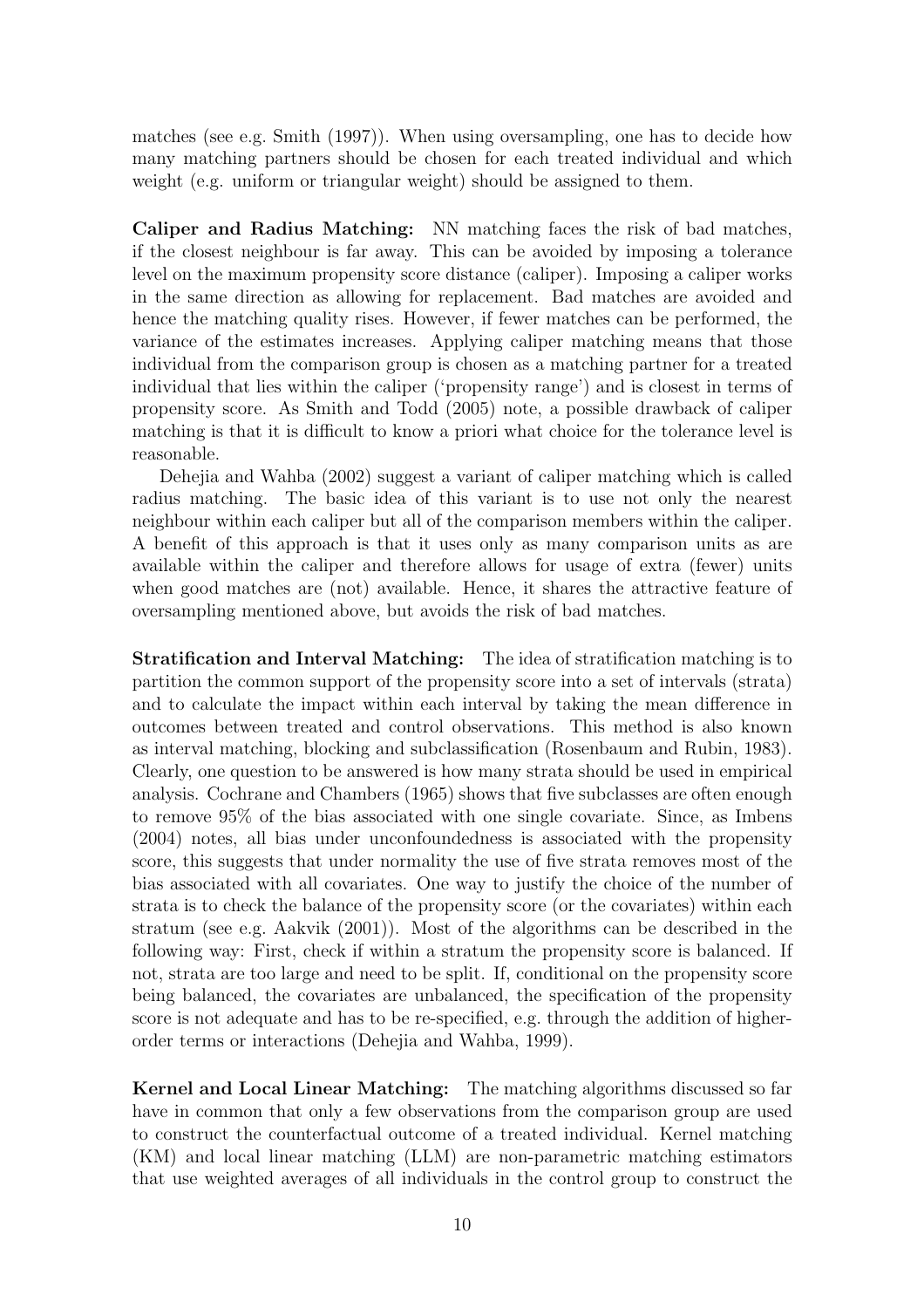counterfactual outcome. Thus, one major advantage of these approaches is the lower variance which is achieved because more information is used. A drawback of these methods is that possibly observations are used that are bad matches. Hence, the proper imposition of the common support condition is of major importance for KM and LLM. Heckman, Ichimura, and Todd (1998) derive the asymptotic distribution of these estimators and Heckman, Ichimura, and Todd (1997) present an application. As Smith and Todd (2005) note, kernel matching can be seen as a weighted regression of the counterfactual outcome on an intercept with weights given by the kernel weights. Weights depend on the distance between each individual from the control group and the participant observation for which the counterfactual is estimated. It is worth noting that if weights from a symmetric, nonnegative, unimodal kernel are used, then the average places higher weight on persons close in terms of propensity score of a treated individual and lower weight on more distant observations. The estimated intercept provides an estimate of the counterfactual mean. The difference between KM and LLM is that the latter includes in addition to the intercept a linear term in the propensity score of a treated individual. This is an advantage whenever comparison group observations are distributed asymmetrically around the treated observation, e.g. at boundary points, or when there are gaps in the propensity score distribution. When applying KM one has to choose the kernel function and the bandwidth parameter. The first point appears to be relatively unimportant in practice (DiNardo and Tobias, 2001). What is seen as more important (see e.g. Silverman (1986) or Pagan and Ullah (1999)) is the choice of the bandwidth parameter with the following trade-off arising: High bandwidth-values yield a smoother estimated density function, therefore leading to a better fit and a decreasing variance between the estimated and the true underlying density function. On the other hand, underlying features may be smoothed away by a large bandwidth leading to a biased estimate. The bandwidth choice is therefore a compromise between a small variance and an unbiased estimate of the true density function.

Weighting on Propensity Score: Imbens (2004) notes that propensity scores can also be used as weights to obtain a balanced sample of treated and untreated individuals. If the propensity score is known, the estimator can directly by implemented as the difference between a weighted average of the outcomes for the treated and untreated individuals. Unless in experimental settings, the propensity score has to be estimated. As Zhao (2004) note, the way propensity scores are estimated is crucial when implementing weighting estimators. Hirano and Imbens (2002) suggest a straightforward way to implement this weighting on propensity score estimator by combining it with regression adjustment.

Trade-offs in Terms of Bias and Efficiency: Having presented the different possibilities, the question remains on how one should select a specific matching algorithm. Clearly, asymptotically all PSM estimators should yield the same results, because with growing sample size they all become closer to comparing only exact matches (Smith, 2000). However, in small samples the choice of the matching algorithm can be important (Heckman, Ichimura, and Todd, 1997), where usually a trade-off between bias and variance arises (see Table 1). So what advice can be given to researchers facing the problem of choosing a matching estimator? It should be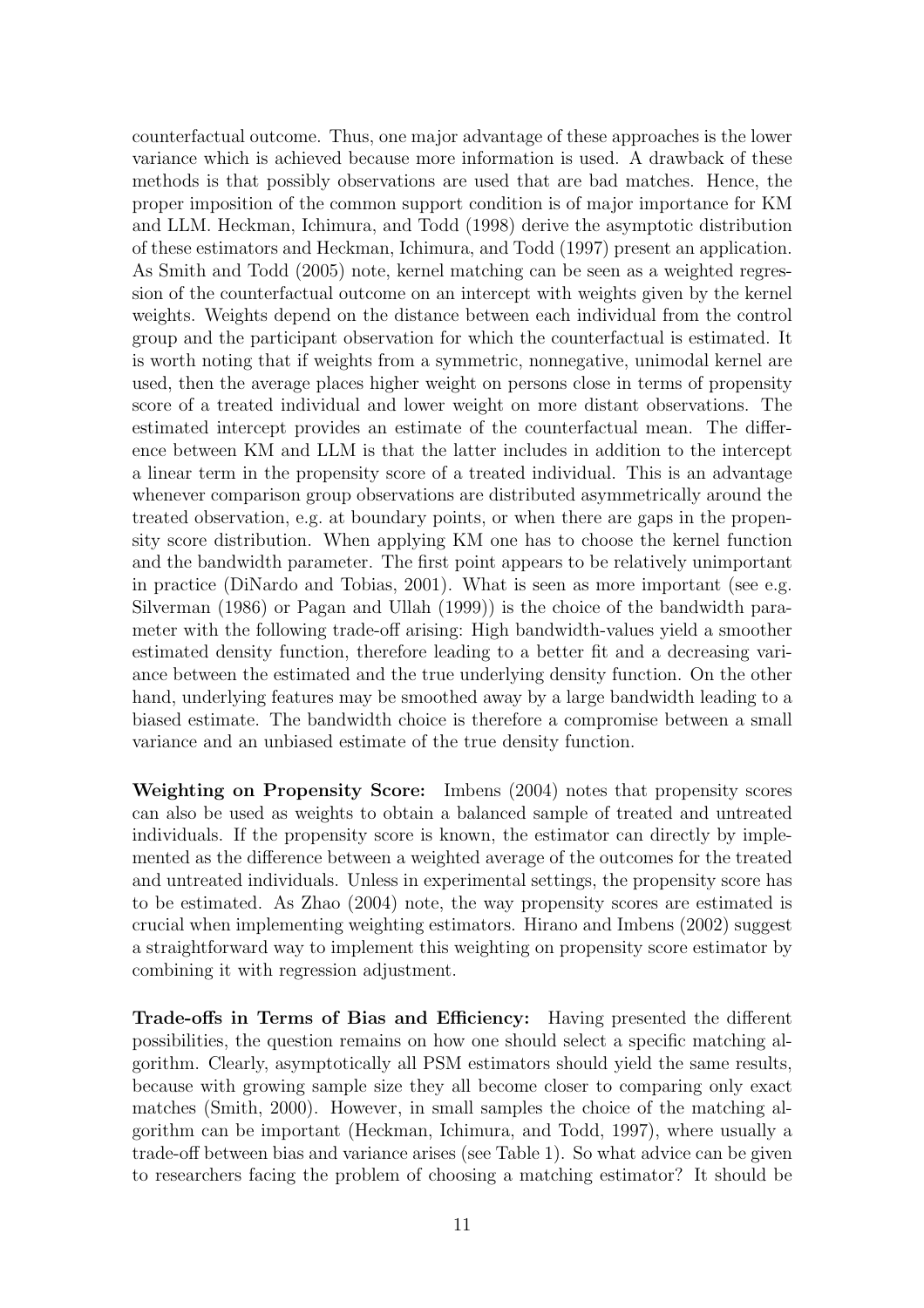clear that there is no 'winner' for all situations and that the choice of the estimator crucially depends on the situation at hand. The performance of different matching estimators varies case-by-case and depends largely on the data structure at hand (Zhao, 2000). To give an example, if there are only a few control observations, it makes no sense to match without replacement. On the other hand, if there are a lot of comparable untreated individuals it might be worth using more than one nearest neighbour (either by oversampling or kernel matching) to gain more precision in estimates. Pragmatically, it seems sensible to try a number of approaches. Should they give similar results, the choice may be unimportant. Should results differ, further investigation may be needed in order to reveal more about the source of the disparity (Bryson, Dorsett, and Purdon, 2002).

Table 1: Trade-Offs in Terms of Bias and Efficiency

| Decision                               | <b>Bias</b> | Variance                |
|----------------------------------------|-------------|-------------------------|
| Nearest neighbour matching:            |             |                         |
| multiple neighbours / single neighbour | $(+)/(-)$   | $(-)/(+)$               |
| with caliper / without caliper         | $(-)/(+)$   | $(+)/(-)$               |
| Use of control individuals:            |             |                         |
| with replacement / without replacement | $(-)/(+)$   | $(+)/(-)$               |
| Choosing method:                       |             |                         |
| NN-matching / Radius-matching          | $(-)/(+)$   | $(+)/(-)$               |
| KM or LLM / NN-methods                 | $(+)/(-)$   | $(-)/(+)$               |
| Bandwidth choice with KM:              |             |                         |
| small / large                          |             | $(-) / (+)$ $(+) / (-)$ |

KM: Kernel Matching, LLM: Local Linear Matching NN: Nearest Neighbour Increase:  $(+)$ , Decrease:  $(-)$ 

3.3 Overlap and Common Support

Our discussion in section 2 has shown that ATT and ATE are only defined in the region of common support. Hence, an important step is to check the overlap and the region of common support between treatment and comparison group. Several ways are suggested in the literature, where the most straightforward one is a visual analysis of the density distribution of the propensity score in both groups. Lechner (2000b) argues that given that the support problem can be spotted by inspecting the propensity score distribution, there is no need to implement a complicated formal estimator. However, some formal guidelines might help the researcher to determine the region of common support more precisely. We will present two methods, where the first one is essentially based on comparing the minima and maxima of the propensity score in both groups and the second one is based on estimating the density distribution in both groups. Implementing the common support condition ensures that any combination of characteristics observed in the treatment group can also be observed among the control group (Bryson, Dorsett, and Purdon, 2002). For ATT it is sufficient to ensure the existence of potential matches in the control group, whereas for ATE it is additionally required that the combinations of characteristics in the comparison group may also be observed in the treatment group (Bryson,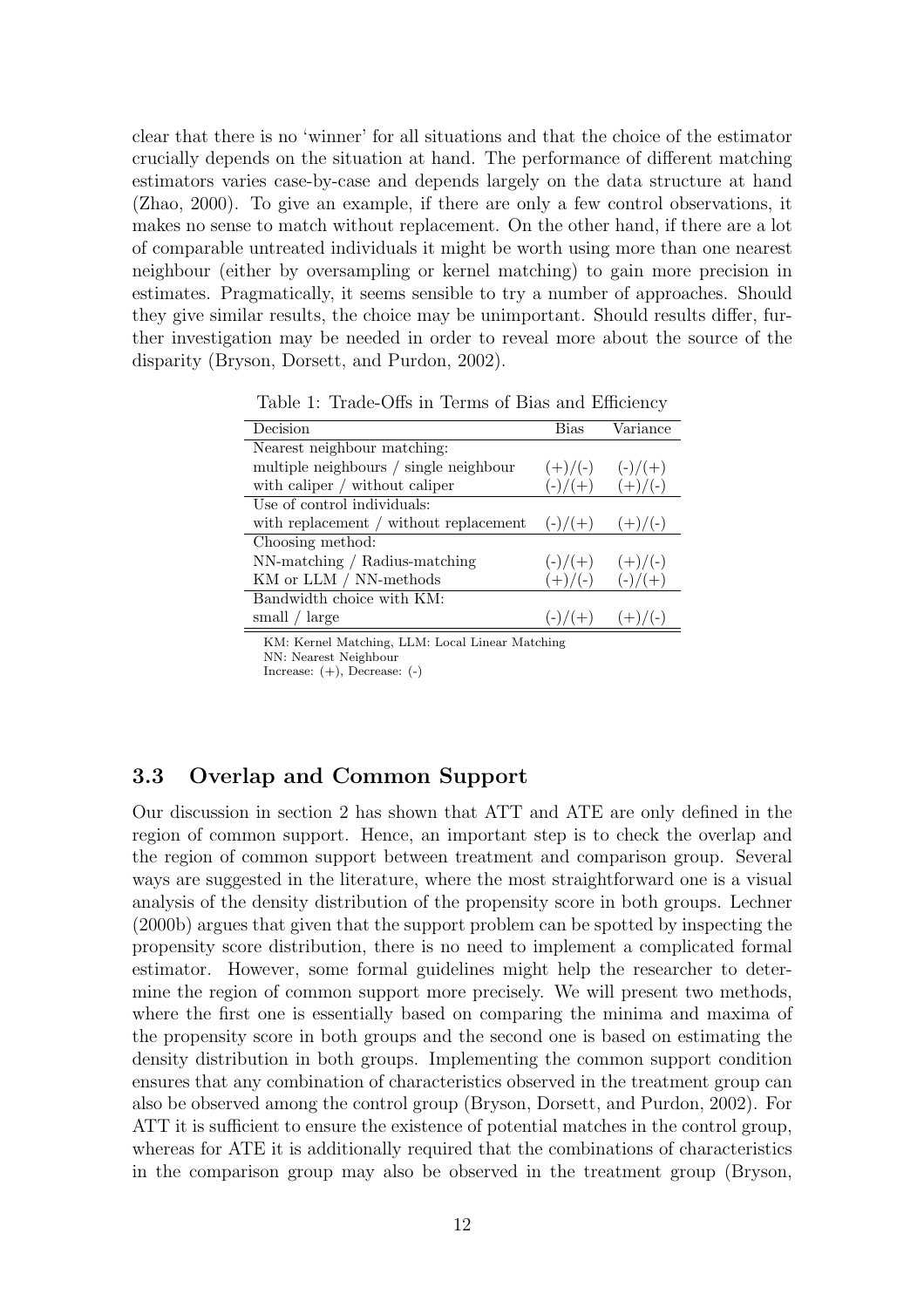Dorsett, and Purdon, 2002).

Minima and Maxima comparison: The basic criterion of this approach is to delete all observations whose propensity score is smaller than the minimum and larger than the maximum in the opposite group. To give an example let us assume for a moment that the propensity score lies within the interval  $[0.07, 0.94]$ in the treatment group and within [0.04, 0.89] in the control group. Hence, with the 'minima and maxima criterion', the common support is given by [0.07, 0.89]. Observations which lie outside this region are discarded from analysis. Clearly a two-sided test is only necessary if the parameter of interest is ATE; for ATT it is sufficient to ensure that for each participant a close non-participant can be found. It should also be clear that the common support condition is in some ways more important for the implementation of kernel matching than it is for the implementation of nearest-neighbour matching. That is, because with kernel matching all untreated observations are used to estimate the missing counterfactual outcome, whereas with NN-matching only the closest neighbour is used. Hence, NN-matching (with the additional imposition of a maximum allowed caliper) handles the common support problem pretty well. There are some problems associated with the 'minima and maxima comparison', e.g. if there are observations at the bounds which are discarded even though they are very close to the bounds. Another problem arises if there are areas within the common support interval where there is only limited overlap between both groups, e.g. if in the region [0.51, 0.55] only treated observations can be found. Additionally problems arise, if the density in the tails of the distribution are very thin, for example when there is a substantial distance from the smallest maximum to the second smallest element. Therefore, Lechner (2002) suggests to check the sensitivity of the results when the minima and maxima are replaced by the 10th smallest and 10th largest observation.

Trimming to Determine the Common Support A different way to overcome these possible problems is suggested by Smith and Todd (2005). They use a trimming procedure to determine the common support region and define the region of common support as those values of  $P$  that have positive density within both the  $D = 1$  and  $D = 0$  distributions, that is:

$$
\hat{S}_P = \{ P : \hat{f}(P|D=1) > 0 \quad \text{and} \quad \hat{f}(P|D=0) > 0 \},\tag{10}
$$

where  $\hat{f}(P|D = 1) > 0$  and  $\hat{f}(P|D = 0) > 0$  are non-parametric density estimators. Any P points for which the estimated density is exactly zero are excluded. Additionally - to ensure that the densities are strictly positive - they require that the densities exceed zero by a threshold amount  $q$ . So not only the P points for which the estimated density is exactly zero, but also an additional  $q$  percent of the remaining P points for which the estimated density is positive but very low are excluded:

$$
\hat{S}_{Pq} = \{ Pq : \hat{f}(P|D=1) > q \text{ and } \hat{f}(P|D=0) > q \}.^{10}
$$
 (11)

<sup>10</sup>For details on how to estimate the cut-off trimming level see Smith and Todd (2005). Galdo (2004) notes that the determination of the smoothing parameter is critical here. If the distribution is skewed to the right for participants and skewed to the left for non-participants, assuming a normal distribution may be very misleading.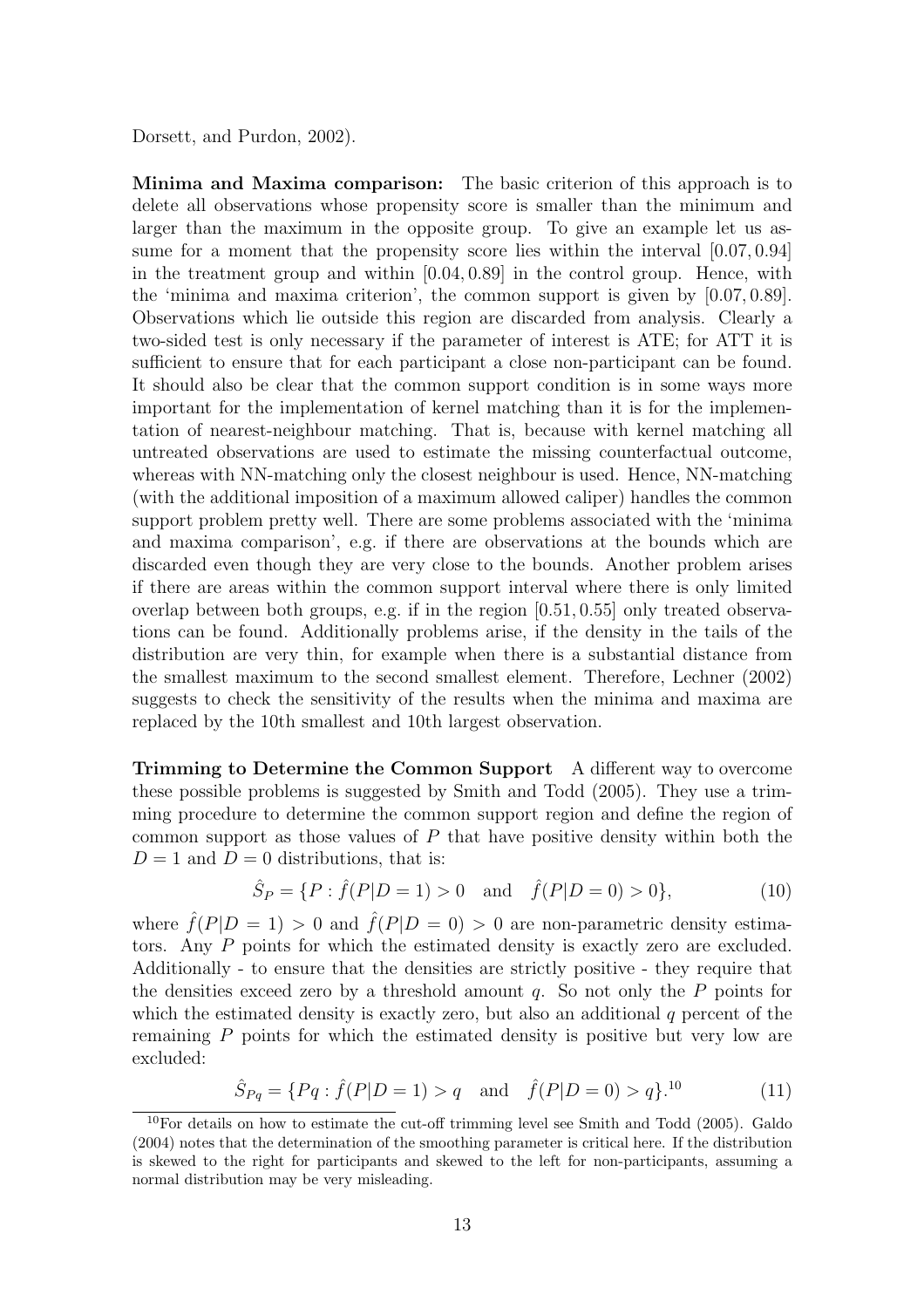



The left side in each example refers to non-participants  $(D=0)$ , the right side to participants  $(D=1)$ . Source: Hypothetical Example

Figure 3 gives a hypothetical example and clarifies the differences between both approaches. In the first example the propensity score distribution is highly skewed to the left (right) for participants (non-participants). Even though this is an extreme example, researchers are confronted with similar distributions in practice, too. With the 'minima and maxima comparison' we would exclude any observations lying outside the region of common support given by [0.2, 0.8]. Depending on the chosen trimming level q, we would maybe also exclude control observations in the interval  $[0.7, 0.8]$  and treated observations in the interval  $[0.2, 0.3]$  with the trimming approach since the densities are relatively low there. However, no large differences between both approaches would emerge. In the second example we do not find any control individuals in the region [0.4, 0.7]. The 'minima and maxima comparison' fails in that situation, since minima and maxima in both groups are equal at 0.01 and 0.99. Hence, no observations would be excluded based on this criterion making the estimation of treatment effects in the region  $[0.4, 0.7]$  questionable. The trimming method on the other hand would explicitly exclude treated observations in that propensity score range and would therefore deliver more reliable results. Hence, the choice of the method depends on the data situation at hand and before making any decisions, a visual analysis is recommended.

Failure of the Common Support: Once one has defined the region of common support, individuals that fall outside this region have to be disregarded and for these individuals the treatment effect cannot be estimated. Bryson, Dorsett, and Purdon (2002) note that when the proportion of lost individuals is small, this poses few problems. However, if the number is too large, there may be concerns whether the estimated effect on the remaining individuals can be viewed as representative. It may be instructive to inspect the characteristics of discarded individuals since those can provide important clues when interpreting the estimated treatment effects. Lechner (2000b) notes that both ignoring the support problem and estimating treatment effects only within the common support (subgroup effects) may be misleading. He develops an approach that can be used to derive bounds for the true treatment effect and we describe this approach in detail in subsection 4.2.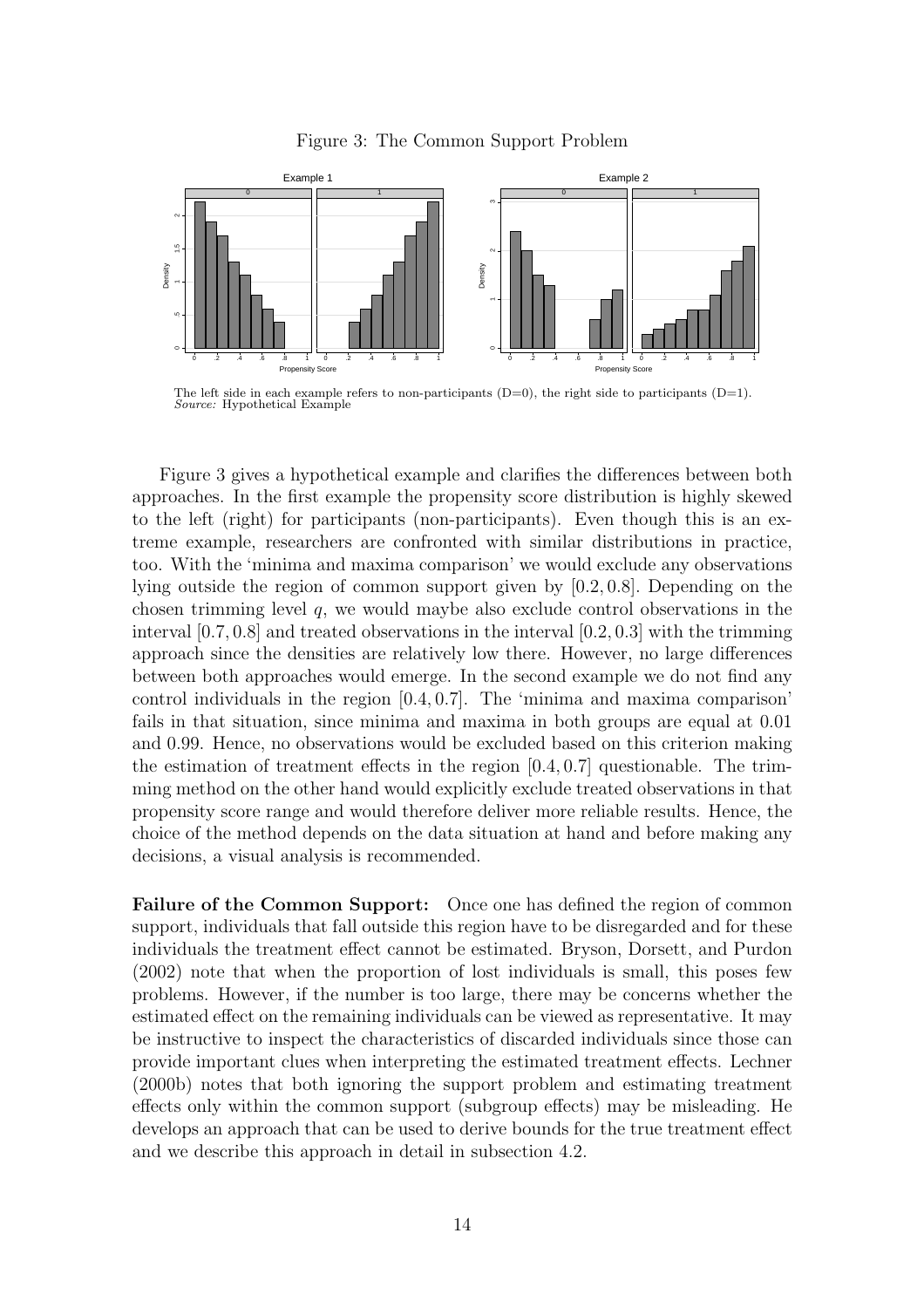#### 3.4 Assessing the Matching Quality

Since we do not condition on all covariates but on the propensity score, it has to be checked if the matching procedure is able to balance the distribution of the relevant variables in both the control and treatment group. Several procedures to do so will be discussed in this subsection. These procedures can also, as already mentioned, help in determining which interactions and higher order terms to include for a given set of covariates X. The basic idea of all approaches is to compare the situation before and after matching and check if there remain any differences after conditioning on the propensity score. If there are differences, matching on the score was not (completely) successful and remedial measures have to be done, e.g. by including interaction-terms in the estimation of the propensity score. A helpful theorem in this context is suggested by Rosenbaum and Rubin (1983) and states that:

$$
X \amalg D|P(D=1|X). \tag{12}
$$

This means that after conditioning on  $P(D = 1|X)$ , additional conditioning on X should not provide new information about the treatment decision. Hence, if after conditioning on the propensity score there is still dependence on  $X$ , this suggests either mis-specification in the model used to estimate  $P(D = 1|X)$  or a failure of the CIA (Smith and Todd,  $2005$ ).<sup>11</sup>

Standardised Bias: One suitable indicator to assess the distance in marginal distributions of the X-variables is the standardised bias  $(SB)$  suggested by Rosenbaum and Rubin (1985). For each covariate  $X$  it is defined as the difference of sample means in the treated and matched control subsamples as a percentage of the square root of the average of sample variances in both groups. The standardised bias before matching is given by:

$$
SB_{before} = 100 \cdot \frac{(\overline{X}_1 - \overline{X}_0)}{\sqrt{0.5 \cdot (V_1(X) + V_0(X))}}.
$$
 (13)

The standardised bias after matching is given by:

$$
SB_{after} = 100 \cdot \frac{(\overline{X}_{1M} - \overline{X}_{0M})}{\sqrt{0.5 \cdot (V_{1M}(X) + V_{0M}(X))}},
$$
\n(14)

where  $X_1$  ( $V_1$ ) is the mean (variance) in the treatment group before matching and  $X_0$  (V<sub>0</sub>) the analogue for the control group.  $X_{1M}$  (V<sub>1M</sub>) and  $X_{0M}(V_{0M})$  are the corresponding values for the matched samples. This is a common approach used in many evaluation studies, e.g. by Lechner (1999), Sianesi (2004) and Caliendo, Hujer, and Thomsen (2005). One possible problem with the standardised bias approach is that we do not have a clear indication for the success of the matching procedure, even though in most empirical studies a bias reduction below 3% or 5% is seen as sufficient.

<sup>&</sup>lt;sup>11</sup>Smith and Todd (2005) note that this theorem holds for any X, including those that do not satisfy the CIA required to justify matching. As such, the theorem is not informative about which set of variables to include in X.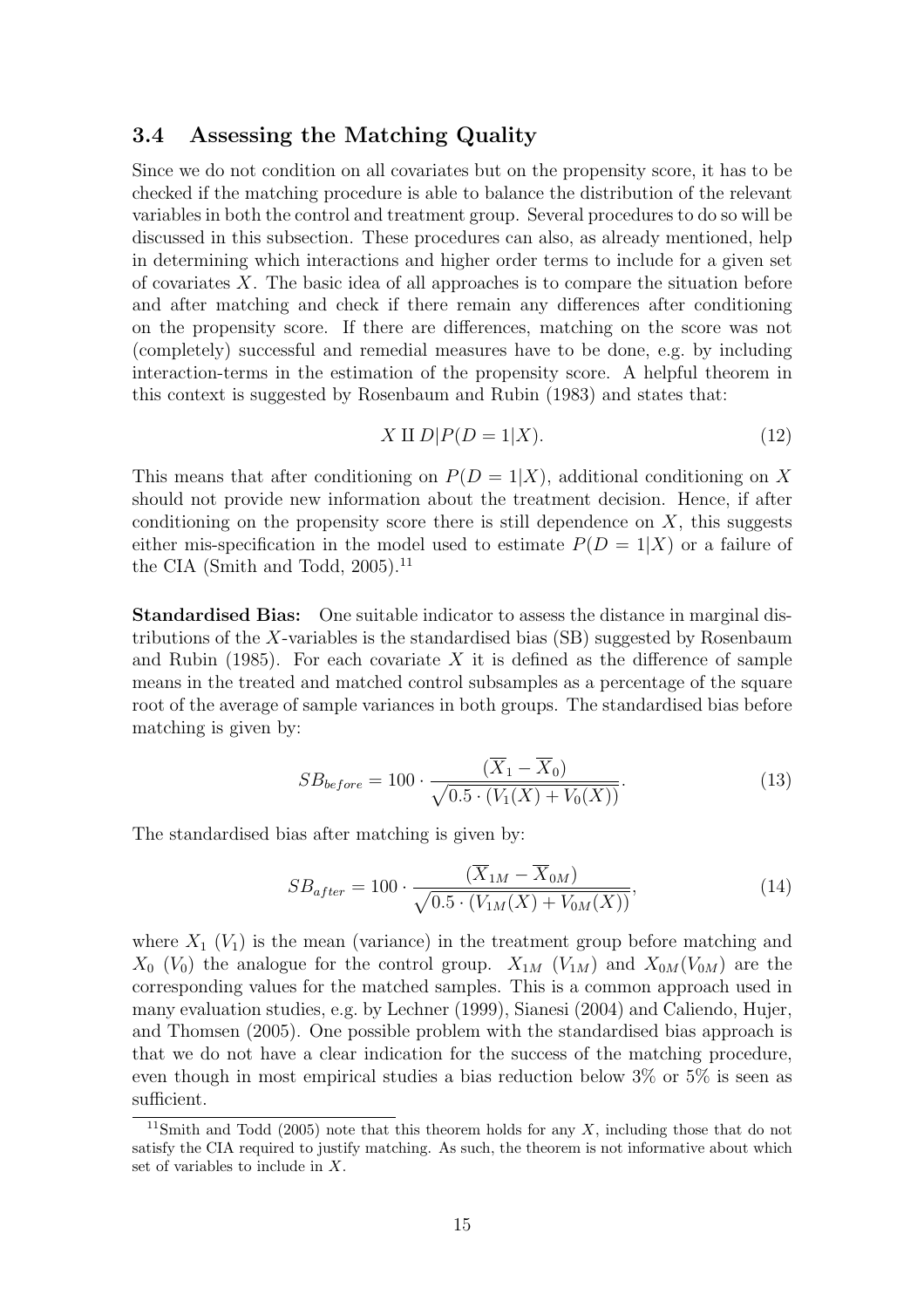t-Test: A similar approach uses a two-sample t-test to check if there are significant differences in covariate means for both groups (Rosenbaum and Rubin, 1985). Before matching differences are expected, but after matching the covariates should be balanced in both groups and hence no significant differences should be found. The t-test might be preferred if the evaluator is concerned with the statistical significance of the results. The shortcoming here is that the bias reduction before and after matching is not clearly visible.

**Joint significance and Pseudo-** $R^2$ : Additionally, Sianesi (2004) suggests to reestimate the propensity score on the matched sample, that is only on participants and matched non-participants and compare the pseudo- $R^2$ 's before and after matching. The pseudo- $R^2$  indicates how well the regressors X explain the participation probability. After matching there should be no systematic differences in the distribution of covariates between both groups and therefore, the pseudo- $R^2$  should be fairly low. Furthermore, one can also perform an F-test on the joint significance of all regressors. The test should not be rejected before, and should be rejected after matching.

Stratification Test: Finally, Dehejia and Wahba (1999, 2002) divide observations into strata based on the estimated propensity score, such that no statistically significant difference between the mean of the estimated propensity score in both treatment and control group remain. Then they use t-tests within each strata to test if the distribution of X-variables is the same between both groups (for the first and second moments). If there are remaining differences, they add higher-order and interaction terms in the propensity score specification, until such differences no longer emerge.

This makes clear that an assessment of matching quality can also be used to determine the propensity score specification. If the quality indicators are not satisfactory, one reason might be mis-specification of the propensity score model and hence it may be worth to take a step back, include e.g. interaction or higher-order terms in the score estimation and test the quality once again. If after re-specification the quality indicators are still not satisfactory, it may indicate a failure of the CIA (Smith and Todd, 2005) and alternative evaluation approaches should be considered.

#### 3.5 Choice-Based Sampling

An additional problem arising in evaluation studies is that samples used are often choice-based (Smith and Todd, 2005). This is a situation where programme participants are oversampled relative to their frequency in the population of eligible persons. We discuss this point briefly and suggest one correction mechanism introduced by Heckman and Smith (1995). First of all, note that under choice-based sampling weights are required to consistently estimate the probability of programme participation. Heckman and Smith (1995) show that with weights unknown, matching methods can still be applied, because the odds ratio estimated using the incorrect weights (those that ignore the fact of choice-based samples) is a scalar multiple of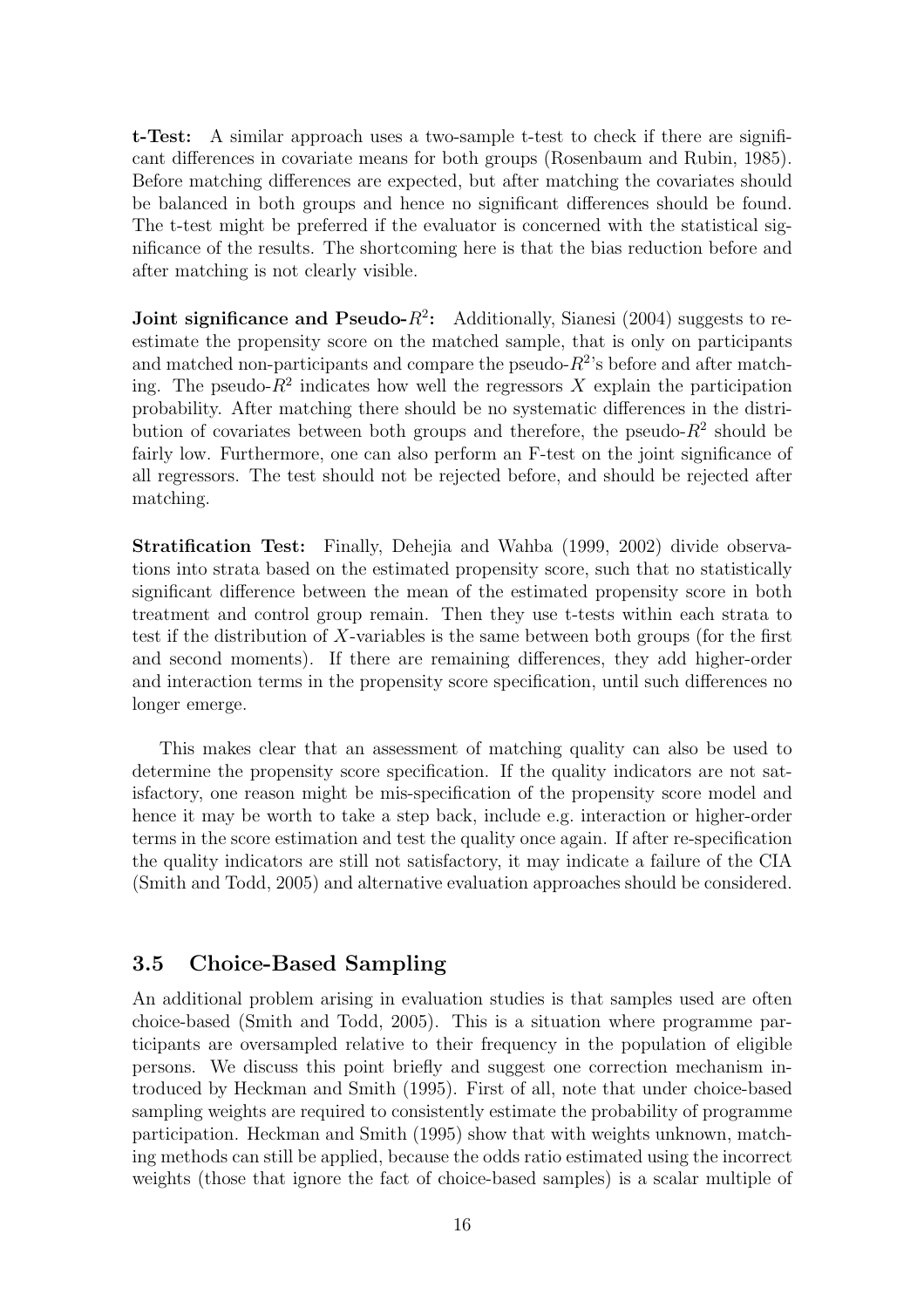the true odds ratio, which is itself a monotonic transformation of propensity scores. Hence, matching can be done on the (mis-weighted) estimate of the odds ratio (or of the log odds ratio). Clearly, with single nearest-neighbour matching it does not matter whether matching is performed on the odds ratio or the estimated propensity score (with wrong weights), since ranking of the observations is identical and therefore the same neighbours will be selected. However, for methods that take account of the absolute distance between observations, e.g. kernel matching, it does matter.

#### 3.6 When to Compare and Locking-in Effects

An important decision which has to be made in the empirical analysis is when to measure the effects. The major goal is to ensure that participants and non-participants are compared in the same economic environment and the same individual lifecycle position. For example, when evaluating labour market policies one possible problem which has to be taken into account is the occurrence of locking-in effects. The literature is dominated by two approaches, either comparing the individuals from the begin of the programme or after the end of the programme. To give an example let us assume that a programme starts in January and ends in June. The latter of the two alternatives implies that the outcome of participants who re-enter the labour market in July is compared with matched non-participants in July. There are two shortcomings to this approach. First, if the exits of participants are spread over a longer time period, it might be the case that very different economic situations are compared. Second, a further problem which arises with this approach is that it entails an endogeneity problem (Gerfin and Lechner (2002)), since the abortion of the programme may be caused by several factors which are usually not observed by the researcher.<sup>12</sup>

The above mentioned second approach is predominant in the recent evaluation literature (see e.g. Sianesi (2004) or Gerfin and Lechner (2002)) and measures the effects from the begin of the programme. One major argument to do so concerns the policy relevance. In the above example the policy-maker is faced with the decision to put an individual in January in a programme or not. He will be interested in the effect of his decision on the outcome of the participating individual in contrast with the situation if the individual would not have participated. Therefore comparing both outcomes from begin of the programme is a reasonable approach. What should be kept in mind, however, is the possible occurrence of locking-in effects for the group of participants. Since they are involved in the programme, they do not have the same time to search for a new job as non-participants. Following van Ours (2004), the net effect of a programme consists of two opposite effects. First, the increased employment probability through the programme and second, the reduced search intensity. Since both effects cannot be disentangled, we only observe the net effect and have to take this into account when interpreting the results. As to the fall in the search intensity, we should expect an initial negative effect from any kind of participation in a programme. However, a successful programme should

<sup>&</sup>lt;sup>12</sup>It may be the case for example that a participant receives a job offer, refuses to participate because he thinks the programme is not enhancing his employment prospects or because lack of motivation. As long as the reasons for abortion are not identified, an endogeneity problem arises.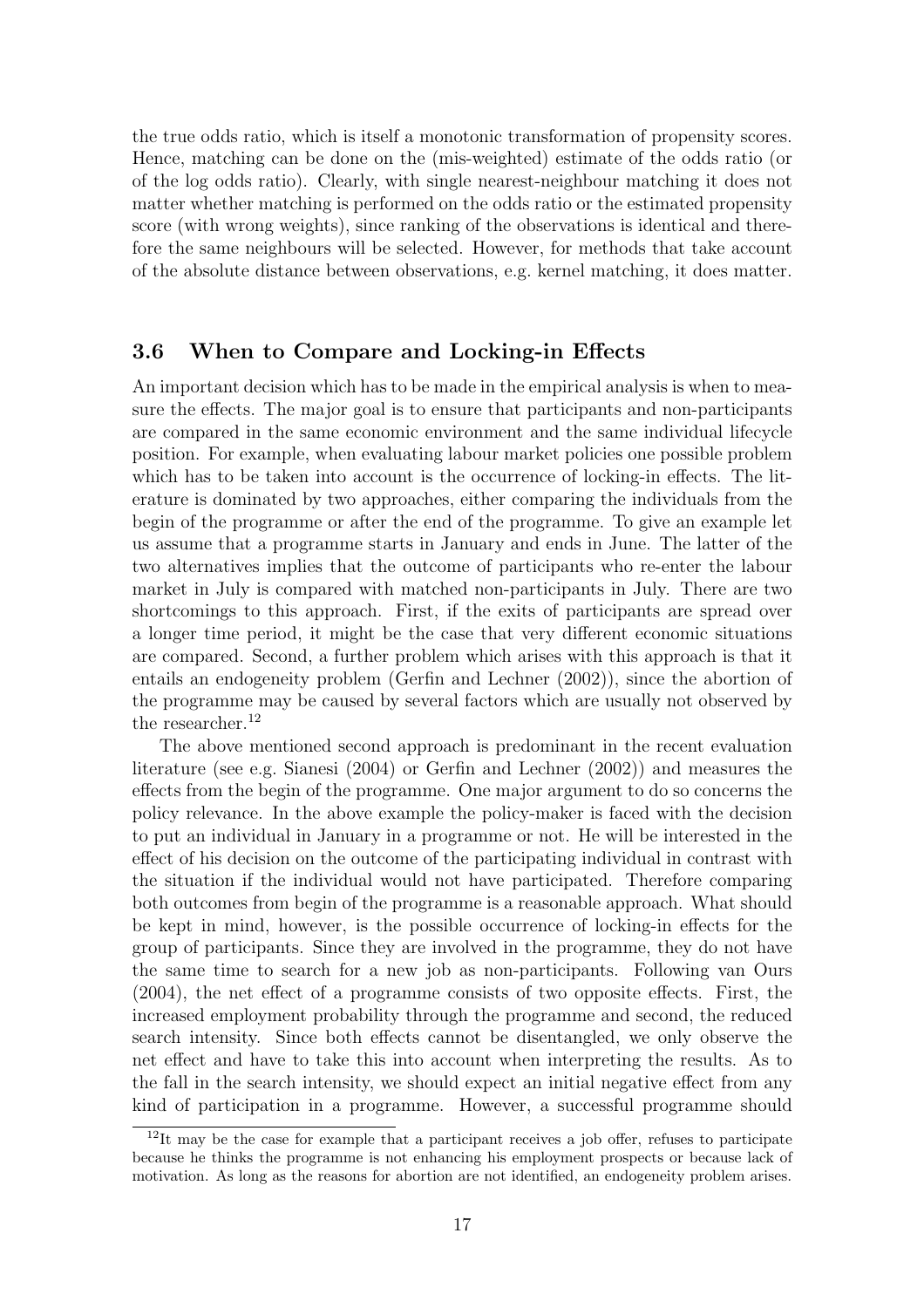overcompensate for this initial fall. So, if we are able to observe the outcome of the individuals for a reasonable time after begin/end of the programme, the occurrence of locking-in effects poses fewer problems but nevertheless has to be taken into account in the interpretation.

#### 3.7 Estimation of Standard Errors

Testing the statistical significance of treatment effects and computing their standard errors is not a straightforward thing to do. The problem is that the estimated variance of the treatment effect should also include the variance due to the estimation of the propensity score, the imputation of the common support, and possibly also the order in which treated individuals are matched.<sup>13</sup> These estimation steps add variation beyond the normal sampling variation (see the discussion in Heckman, Ichimura, and Todd (1998)). For example, in the case of NN matching with one nearest neighbour, treating the matched observations as given will understate the standard errors (Smith, 2000).

Bootstrapping: One way to deal with this problem is to use bootstrapping as suggested e.g. by Lechner (2002). This method is a popular way to estimate standard errors in case analytical estimates are biased or unavailable.<sup>14</sup> Even though Imbens (2004) notes that there is little formal evidence to justify bootstrapping, it is widely applied, see e.g. Black and Smith (2003) or Sianesi (2004). Each bootstrap draw includes the re-estimation of the results, including the first steps of the estimation (propensity score, common support, etc.). Repeating the bootstrapping  $N$  times leads to N bootstrap samples and in our case N estimated average treatment effects. The distribution of these means approximate the sampling distribution (and thus the standard error) of the population mean. Clearly, one practical problem arises because bootstrapping is very time-consuming and might therefore not be feasible in some cases.

Variance Approximation by Lechner: An alternative is suggested by Lechner (2001). For the estimated ATT obtained via NN-matching the following formula applies:

$$
Var(\hat{\tau}_{ATT}) = \frac{1}{N_1} Var(Y(1) | D = 1) + \frac{(\Sigma_{j \in I_0}(w_j)^2)}{(N_1)^2} \cdot Var(Y(0) | D = 0), \quad (15)
$$

where  $N_1$  is the number of matched treated individuals.  $w_j$  is the number of times individual j from the control group has been used, i.e. this takes into account that matching is performed with replacement. If no unit is matched more than once, the formula coincides with the 'usual' variance formula. By using this formula to estimate the variance of the treatment effect at time  $t$ , we assume independent observations and fixed weights. Furthermore we assume homoscedasticity of the variances of the outcome variables within treatment and control group and that the outcome variances do not depend on the estimated propensity score. This approach

 $13$ This matters only when matching is done without replacement as discussed in subsection 3.2.  $14$ See Brownstone and Valletta (2001) for a discussion of bootstrapping methods.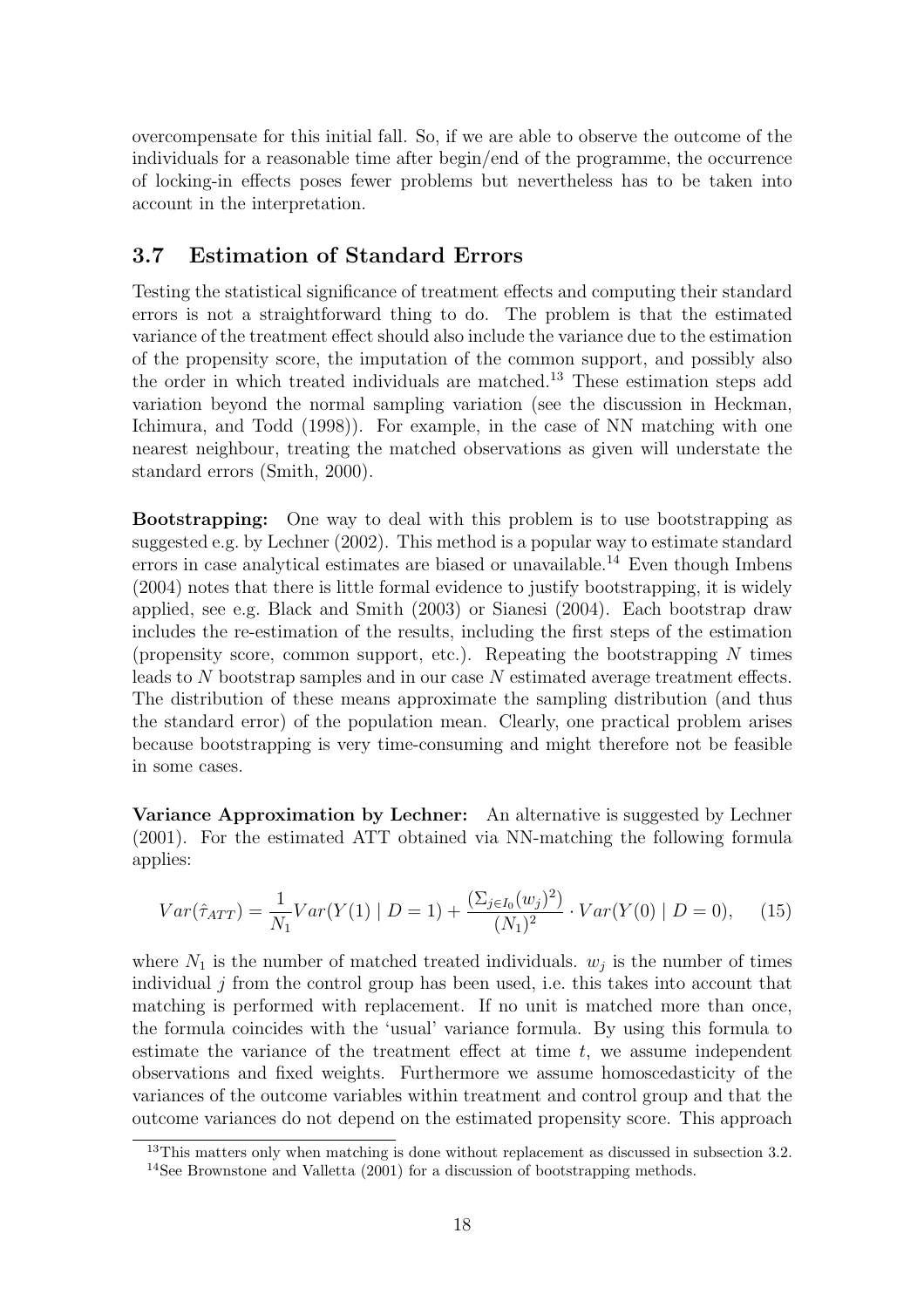can be justified by results from Lechner (2002) who finds little differences between bootstrapped variances and the variances calculated according to equation (15).

#### 3.8 Available Software to Implement Matching

The bulk of software tools to implement matching and estimate treatment effects is growing and allows researchers to choose the appropriate tool for their purposes. The most commonly used platform for these tools is Stata and we will present the three most distributed tools here. Becker and Ichino (2002) provide a programme for PSM estimators (*pscore, attnd, attnw, attr, atts, attk*) which includes estimation routines for nearest neighbour, kernel, radius, and stratification matching. To obtain standard errors the user can choose between bootstrapping and the variance approximation proposed by Lechner (2001). Additionally the authors offer balancing tests (blocking, stratification) as discussed in subsection 3.4.

Leuven and Sianesi (2003) provide the programme *psmatch*<sup>2</sup> for implementing different kinds of matching estimators including covariate and propensity score matching. It includes nearest neighbour and caliper matching (with and without replacement), kernel matching, radius matching, local linear matching and Mahalanobis metric (covariate) matching. Furthermore, this programme includes routines for common support graphing (psgraph) and covariate imbalance testing (pstest). Standard errors are obtained using bootstrapping methods.

Finally, Abadie, Drukker, Leber Herr, and Imbens (2004) offer the programme nnmatch for implementing covariate matching, where the user can choose between several different distance metrics.

### 4 Sensitivity Analysis

#### 4.1 Unobserved Heterogeneity - Rosenbaum Bounds

We have outlined in section 2 that the estimation of treatment effects with matching estimators is based on the CIA, that is selection on observable characteristics. However, if there are unobserved variables which affect assignment into treatment and the outcome variable simultaneously, a 'hidden bias' might arise. It should be clear that matching estimators are not robust against this 'hidden bias'. Since it is not possible to estimate the magnitude of selection bias with non-experimental data, we address this problem with the bounding approach proposed by Rosenbaum (2002). The basic question to be answered is, if inference about treatment effects may be altered by unobserved factors. In other words, we want to determine how strongly an unmeasured variable must influence the selection process in order to undermine the implications of matching analysis. Recent applications of this approach can be found in Aakvik (2001), DiPrete and Gangl (2004) or Caliendo, Hujer, and Thomsen (2005). We outline this approach briefly, an extensive discussion can be found in Rosenbaum (2002).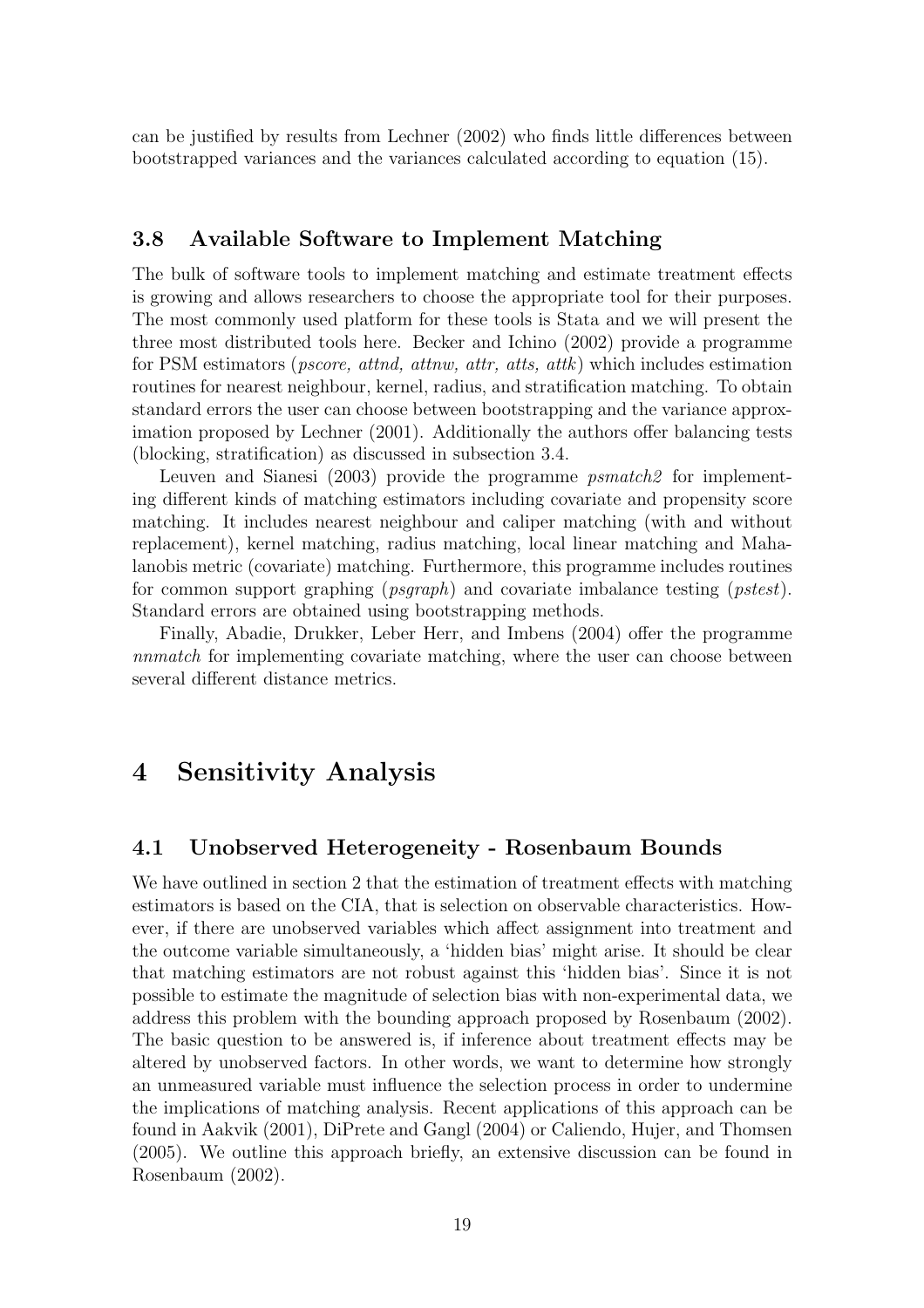Let us assume that the participation probability is given by  $P(x_i) = P(D_i = 1 |$  $x_i$ ) =  $F(\beta x_i + \gamma u_i)$ , where  $x_i$  are the observed characteristics for individual i,  $u_i$  is the unobserved variable and  $\gamma$  is the effect of  $u_i$  on the participation decision. Clearly, if the study is free of hidden bias,  $\gamma$  will be zero and the participation probability will solely be determined by  $x_i$ . However, if there is hidden bias, two individuals with the same observed covariates  $x$  have differing chances of receiving treatment. Let us assume we have a matched pair of individuals  $i$  and  $j$  and further assume that  $F$  is the logistics distribution. The odds that individuals receive treatment are then given by  $\frac{P(x_i)}{(1-P(x_i))}$  and  $\frac{P(x_j)}{(1-P(x_j))}$ , and the odds ratio is given by:

$$
\frac{\frac{P(x_i)}{1 - P(x_i)}}{\frac{P(x_j)}{1 - P(x_j)}} = \frac{P(x_i)(1 - P(x_j))}{P(x_j)(1 - P(x_i))} = \frac{\exp(\beta x_j + \gamma u_j)}{\exp(\beta x_i + \gamma u_i)} = \exp[\gamma(u_i - u_j)].\tag{16}
$$

If both units have identical observed covariates - as implied by the matching procedure - the x-vector is cancelled out. But still, both individuals differ in their odds of receiving treatment by a factor that involves the parameter  $\gamma$  and the difference in their unobserved covariates  $u$ . So, if there are either no differences in unobserved variables  $(u_i = u_j)$  or if unobserved variables have no influence on the probability of participating ( $\gamma = 0$ ), the odds ratio is one, implying the absence of hidden or unobserved selection bias. It is now the task of sensitivity analysis to evaluate how inference about the programme effect is altered by changing the values of  $\gamma$  and  $(u_i - u_j)$ . We follow Aakvik (2001) and assume for the sake of simplicity that the unobserved covariate is a dummy variable with  $u_i \in \{0, 1\}$ . A good example is the case where motivation plays a role for the participation decision and the outcome variable, and a person is either motivated  $(u = 1)$  or not  $(u = 0)$ . Rosenbaum (2002) shows that (16) implies the following bounds on the odds-ratio that either of the two matched individuals will receive treatment:

$$
\frac{1}{e^{\gamma}} \le \frac{P(x_i)(1 - P(x_j))}{P(x_j)(1 - P(x_i))} \le e^{\gamma}.
$$
\n(17)

Both matched individuals have the same probability of participating only if  $e^{\gamma} = 1$ . If  $e^{\gamma} = 2$ , then individuals who appear to be similar (in terms of x) could differ in their odds of receiving the treatment by as much as a factor of 2. In this sense,  $e^{\gamma}$  is a measure of the degree of departure from a study that is free of hidden bias (Rosenbaum, 2002).

Aakvik (2001) suggests to use the non-parametric Mantel and Haenszel (MH, 1959) test-statistic, which compares the successful number of persons in the treatment group against the same expected number given the treatment effect is zero. He notes that the MH test can be used to test for no treatment effect both within different strata of the sample and as a weighted average between strata. Under the null-hypothesis the distribution of the outcomes  $Y$  is hypergeometric. We notate  $N_{1s}$  and  $N_{0s}$  as the numbers of treated and untreated individuals in stratum s, where  $N_s = N_{0s} + N_{1s}$ .  $Y_{1s}$  is the number of successful participants,  $Y_{0s}$  is the number of successful non-participants, and  $Y_s$  is the number of total successes in stratum s. The test-statistic  $Q_{MH} = (Y_{1s} - E(Y_{1s})/Var(Y_{1s}))$  follows the chi-square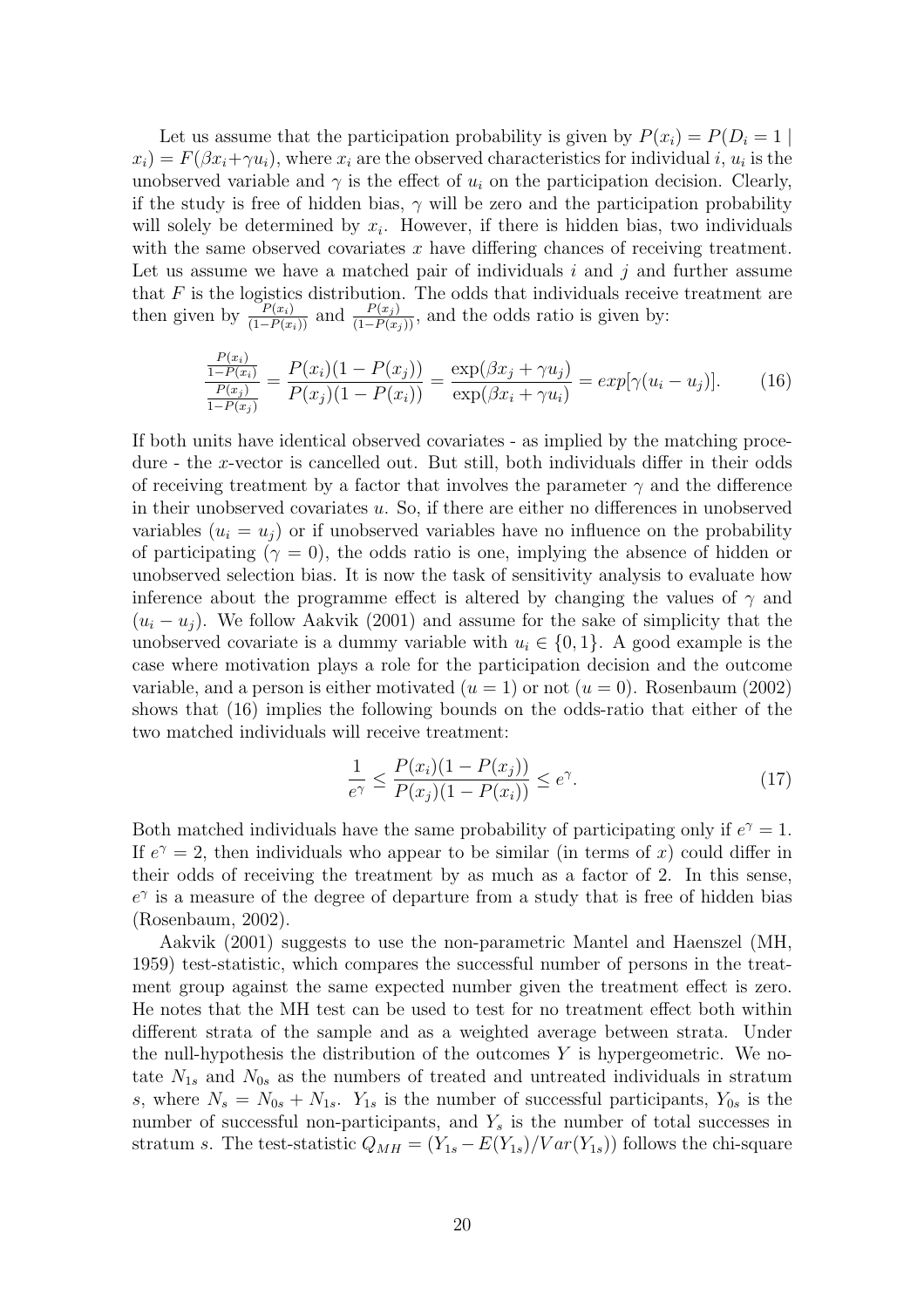distribution with one degree of freedom and is given by:

$$
Q_{MH} = \frac{U^2}{Var(U)} = \frac{\left[\sum_{s=1}^{S} (Y_{1s} - \frac{N_{1s}Y_s}{N_s}\right]^2}{\sum_{s=1}^{S} \frac{N_{1s}N_{0s}Y_s(N_s - Y_s)}{N_s^2(N_s - 1)}}.
$$
(18)

To use such a test-statistic, we first have to make treatment and control group as equal as possible since this test is based on random sampling. Since this is done by our matching procedure, we can proceed to discuss the possible influences of  $e^{\gamma} > 1$ . For fixed  $e^{\gamma} > 1$  and  $u \in \{0, 1\}$ , Rosenbaum (2002) shows that the test-statistic  $Q_{MH}$  can be bounded by two known distributions. As noted already, if  $e^{\gamma} = 1$  the bounds are equal to the 'base' scenario of no hidden bias. With increasing  $e^{\gamma}$ , the bounds move apart reflecting uncertainty about the test-statistics in the presence of unobserved selection bias. Two scenarios can be thought of. Let  $Q_{MH}^+$  be the test-statistic given that we have overestimated the treatment effect and  $\widetilde{Q}_{MH}^-$  the case where we have underestimated the treatment effect. The two bounds are then given by:

$$
Q_{MH}^{+(-)} = \frac{\left[\sum_{s=1}^{S} (Y_{1s} - \widetilde{E}_s^{+(-)}\right]^2}{\sum_{s=1}^{S} Var(\widetilde{E}_s^{+(-)})},\tag{19}
$$

where  $\widetilde{E_s}$  and  $Var(\widetilde{E_s})$  are the large sample approximations to the expectation and variance of the number of successful participants when u is binary and for given  $\gamma$ .

#### 4.2 Failure of Common Support - Lechner Bounds

In subsection 3.3 we have presented possible approaches to implement the common support restriction. Those individuals that fall outside the region of common support have to be disregarded. But, deleting such observations yields an estimate that is only consistent for the subpopulation within the common support. However, information from those outside the common support could be useful and informative especially if treatment effects are heterogeneous.

Lechner (2000b) describes an approach to check the robustness of estimated treatment effects due to failure of common support. He incorporates information from those individuals who failed the common support restriction, to calculate nonparametric bounds of the parameter of interest, if all individuals from the sample at hand would have been included. To introduce his approach some additional notation is needed. Define the population of interest with  $\Omega$  which is some subset from the space defined by treatment status  $(D = 1 \text{ or } D = 0)$  and a set of covariates X.  $\Omega^{ATT}$  is defined by  $\{(D = 1) \times X\}$  and  $W^{ATT}$  is a binary variable which equals one if an observation belongs to  $\Omega^{ATT}$ . Identification of the effect is desired for  $\tau_{ATT}(\Omega^{ATT})$ . Due to missing common support the effect can only be estimated for  $\tau_{ATT}(\Omega^{ATT*})$ . This is the effect ignoring individuals from the treatment group without a comparable match. Observations within common support are denoted by the binary variable  $W^{ATT*}$  equal one. The subset for whom such effect is not identified is  $\tilde{\Omega}^{ATT}$ .

Let  $Pr(W^{ATT*} = 1|W^{ATT} = 1)$  denote the share of participants within common support relative to the total number of participants and  $\lambda_0^1$  be the mean of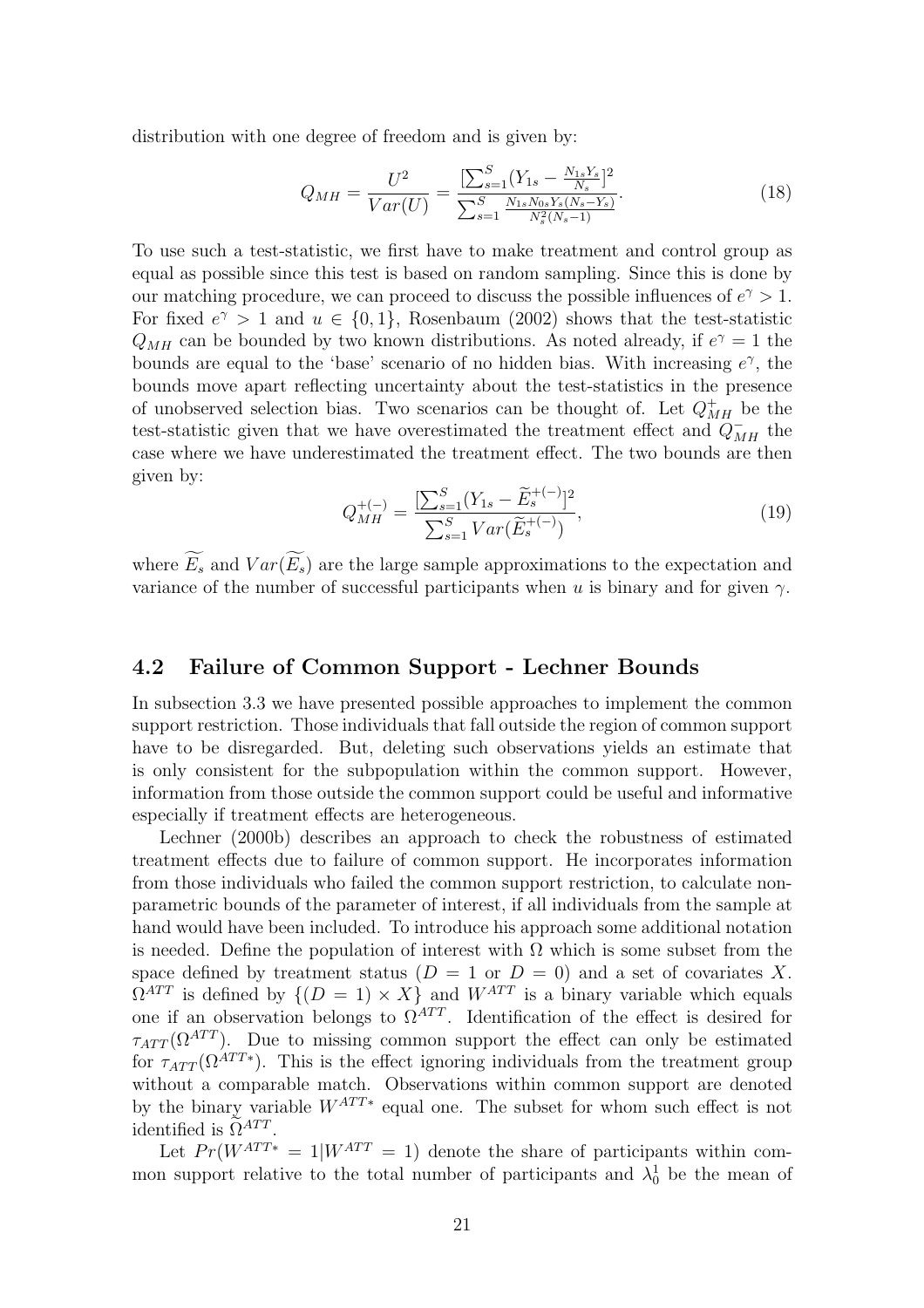Y(1) for individuals from the treatment group outside common support. Assume that the share of participants within common support relative to the total number of participants as well as ATT for those within the common support, and  $\lambda_0^1$ are identified. Additionally, assume that the potential outcome  $Y(0)$  is bounded:  $Pr(\underline{Y} \leq Y(0) \leq \overline{Y} | W^{ATT*} = 0 | W^{ATT} = 1) = 1^{15}$  Given these assumptions, the bounds for ATT  $\tau_{ATT}(\Omega^{ATT}) \in [\tau_{ATT}(\Omega^{ATT}), \overline{\tau}_{ATT}(\Omega^{ATT})]$  can be written as:

$$
\begin{aligned} \mathcal{I}_{ATT}(\Omega^{ATT}) &= \tau_{ATT}(\Omega^{ATT*}) Pr(W^{ATT*} = 1|W^{ATT} = 1) \\ &+ (\lambda_0^1 - \overline{Y})[1 - Pr(W^{ATT*} = 1|W^{ATT} = 1)] \end{aligned} \tag{20}
$$

$$
\overline{\tau}_{ATT}(\Omega^{ATT}) = \tau_{ATT}(\Omega^{ATT*}) Pr(W^{ATT*} = 1|W^{ATT} = 1)
$$
  
+  $(\lambda_0^1 - \underline{Y})[1 - Pr(W^{ATT*} = 1|W^{ATT} = 1)]$  (21)

Lechner (2000b) states that either ignoring the common support problem or estimating ATT only for the subpopulation within the common support can both be misleading. He recommends to routinely compute bounds analysis in order to assess the sensitivity of estimated treatment effects with respect to the common support problem and its impact on the inference drawn from subgroup estimates.

## 5 Conclusion

The aim of this paper was to give some guidance for the implementation of propensity score matching. Basically five implementation steps have to be considered when using PSM (as depicted in Figure 1). The discussion has made clear that a researcher faces a lot of decisions during implementation and that it is not always an easy task to give recommendations for a certain approach. Table 2 summarises the main findings of this paper and also highlights sections where information for each implementation step can be found.

The first step of implementation is the estimation of the propensity score. We have shown, that the choice of the underlying model is relatively unproblematic in the binary case whereas for the multiple treatment case one should either use a multinomial probit model or a series of binary probits (logits). After having decided about which model to be used, the next question concerns the variables to be included in the model. We have argued that the decision should be based on economic theory and previous empirical findings, and we have also presented several statistical strategies which may help to determine the choice. If it is felt that some variables play a specifically important role in determining participation and outcomes, one can use an 'overweighting' strategy, for example by carrying out matching on sub-populations.

The second implementation step is the choice among different matching algorithms. We have argued that there is no algorithm which dominates in all data situations. The performance of different matching algorithms varies case-by-case

<sup>&</sup>lt;sup>15</sup>For example, if the outcome variable of interest is a dummy variable,  $Y(0)$  is bounded in [0, 1].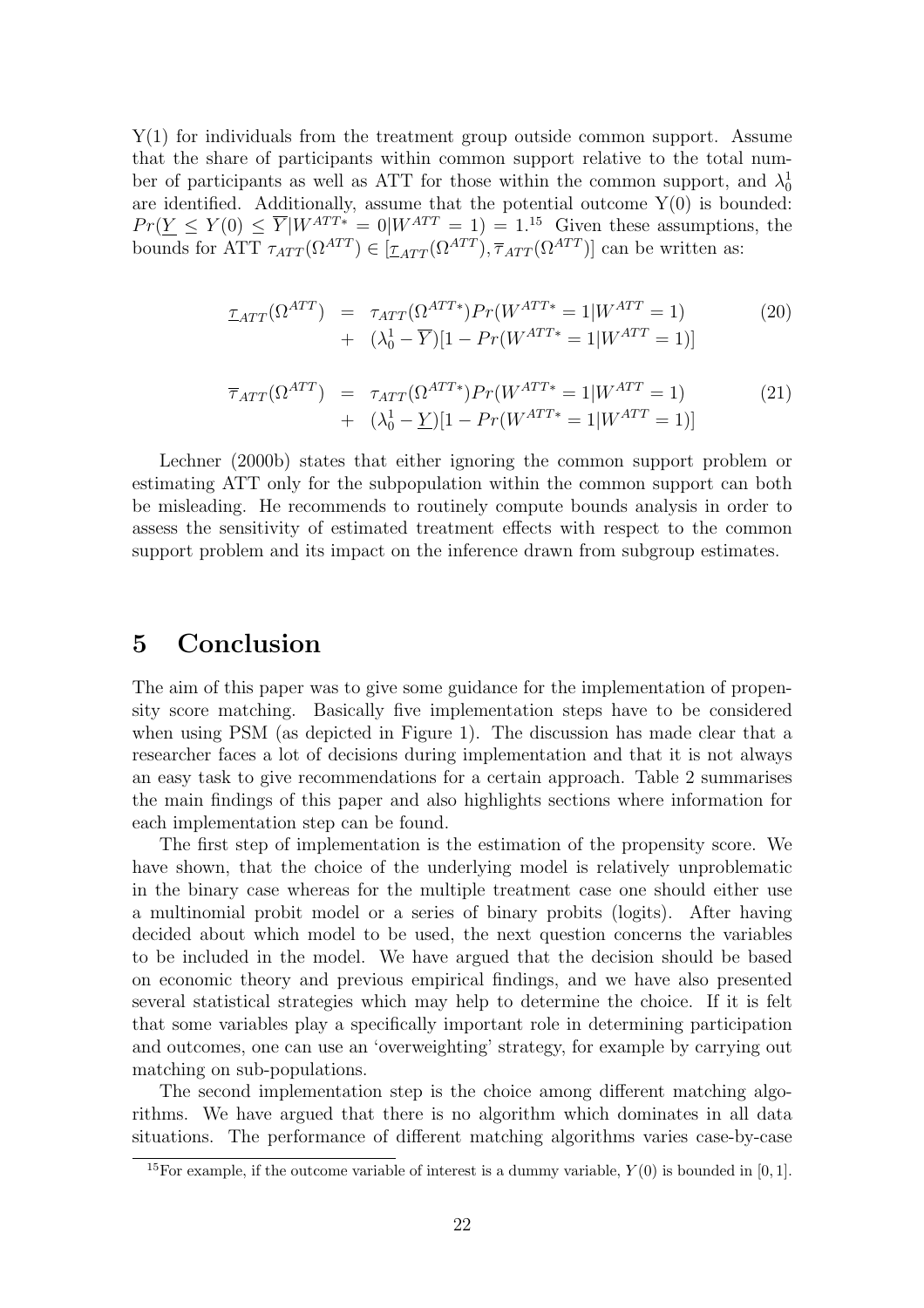| <b>Step</b>                                     | Decisions, Questions and Solutions                                                               | Chapter                  |  |  |
|-------------------------------------------------|--------------------------------------------------------------------------------------------------|--------------------------|--|--|
| 1. Estimation of Propensity Score               |                                                                                                  |                          |  |  |
| Model Choice                                    | $\diamond$ Unproblematic in the binary treatment case (logit or probit)                          | $\overline{3.1}$         |  |  |
|                                                 | $\diamond$ In the multiple treatment case multinomial probit or series of binomial               | 3.1                      |  |  |
|                                                 | models should be preferred                                                                       |                          |  |  |
| Variable Choice                                 | $\diamond$ Variables should not be influenced by participation (or anticipation)                 | 3.1                      |  |  |
|                                                 | and must satisfy CIA                                                                             |                          |  |  |
| $\rightarrow$ Economic Issues                   | Choose variables by economic theory and previous empirical evidence                              | 3.1                      |  |  |
| $\rightarrow$ Statistical Issues                | 'Hit or miss'-method, stepwise augmentation, leave-one-out cross valida-                         | 3.1                      |  |  |
|                                                 | tion                                                                                             |                          |  |  |
| $\rightarrow$ Key Variables                     | 'Overweighting' by matching on sub-populations or insisting on perfect                           | 3.1                      |  |  |
|                                                 | match                                                                                            |                          |  |  |
| 2. Choice Among Alternative Matching Algorithms |                                                                                                  |                          |  |  |
| Matching Algorithms                             | $\circ$ The choice (e.g. NN matching with or without replacement, caliper                        | $\overline{3.2}$         |  |  |
|                                                 | or kernel matching) depends on the sample size, the available number                             |                          |  |  |
|                                                 | of treated/control observations and the distribution of the estimated PS                         |                          |  |  |
|                                                 | $\rightarrow$ Trade-offs between bias and efficiency!                                            |                          |  |  |
| 3. Check Overlap and Common Support             |                                                                                                  |                          |  |  |
| Common Support                                  | $\diamond$ Treatment effects can be estimated only over the CS region!                           | $\overline{3.3}$         |  |  |
| $\rightarrow$ Tests                             | Visual analysis of propensity score distributions                                                | 3.3                      |  |  |
| $\rightarrow$ Implementation                    | 'Minima and maxima comparison' or 'trimming' method                                              | $\!3.3$                  |  |  |
|                                                 | Alternative: Caliper matching                                                                    |                          |  |  |
| 4.1 Assessing the Matching Quality              |                                                                                                  |                          |  |  |
| <b>Balancing Property</b>                       | $\diamond$ Is the matching procedure able to balance the distribution of relevant<br>covariates? | 3.4                      |  |  |
|                                                 | $\diamond$ If matching was not successful go back to step 1 and include higher-                  | $\leftrightarrow$ Step 1 |  |  |
|                                                 | order terms, interaction variables or different covariates                                       |                          |  |  |
|                                                 | $\diamond$ After that, if matching is still not successful $\rightarrow$ Reconsider identifying  |                          |  |  |
|                                                 | assumption and consider alternative estimators                                                   |                          |  |  |
| $\rightarrow$ Tests                             | Standardised bias, t-test, stratification test, joint significance and                           | 3.4                      |  |  |
|                                                 | Pseudo- $R^2$                                                                                    |                          |  |  |
| 4.2 Calculation of Treatment Effects            |                                                                                                  |                          |  |  |
| Choice-Based Sample                             | $\diamond$ Sample is choice-based? Match on the odds-ratio instead on the                        | 3.5                      |  |  |
|                                                 | propensity score                                                                                 |                          |  |  |
| When to Compare                                 | ◇ Compare from begin of the programme to avoid endogeneity problems!                             | 3.6                      |  |  |
|                                                 | $\rightarrow$ Pay attention to the possible occurrence of locking-in effects!                    | 3.6                      |  |  |
| <b>Standard Errors</b>                          | $\diamond$ Calculate standard errors by bootstrapping or variance approximation                  | 3.7                      |  |  |
| 5. Sensitivity Analysis                         |                                                                                                  |                          |  |  |
| Hidden Bias                                     | $\diamond$ Test the sensitivity of estimated treatment effects with respect to un-               | 4.1                      |  |  |
|                                                 | observed covariates                                                                              |                          |  |  |
|                                                 | $\rightarrow$ Calculate Rosenbaum-bounds. If results are very sensitive reconsider               |                          |  |  |
|                                                 | identifying assumption and consider alternative estimators                                       |                          |  |  |
| Common Support                                  | $\diamond$ Test the sensitivity of estimated treatment effects with respect to the               | 4.2                      |  |  |
|                                                 | common support problem                                                                           |                          |  |  |
|                                                 | $\rightarrow$ Calculate Lechner-bounds. If results are very sensitive reconsider                 | $\leftrightarrow$ Step 1 |  |  |
|                                                 | variable choice                                                                                  |                          |  |  |
|                                                 |                                                                                                  |                          |  |  |

Table 2: Implementation of Propensity Score Matching

CS: Common Support, NN: Nearest Neighbour, PS: Propensity Score, CIA: Conditional Independence Assumption

and depends largely on the data sample. If results among different algorithms differ, further investigations may be needed to reveal the source of disparity.

The discussion has also emphasised that treatment effects can only be estimated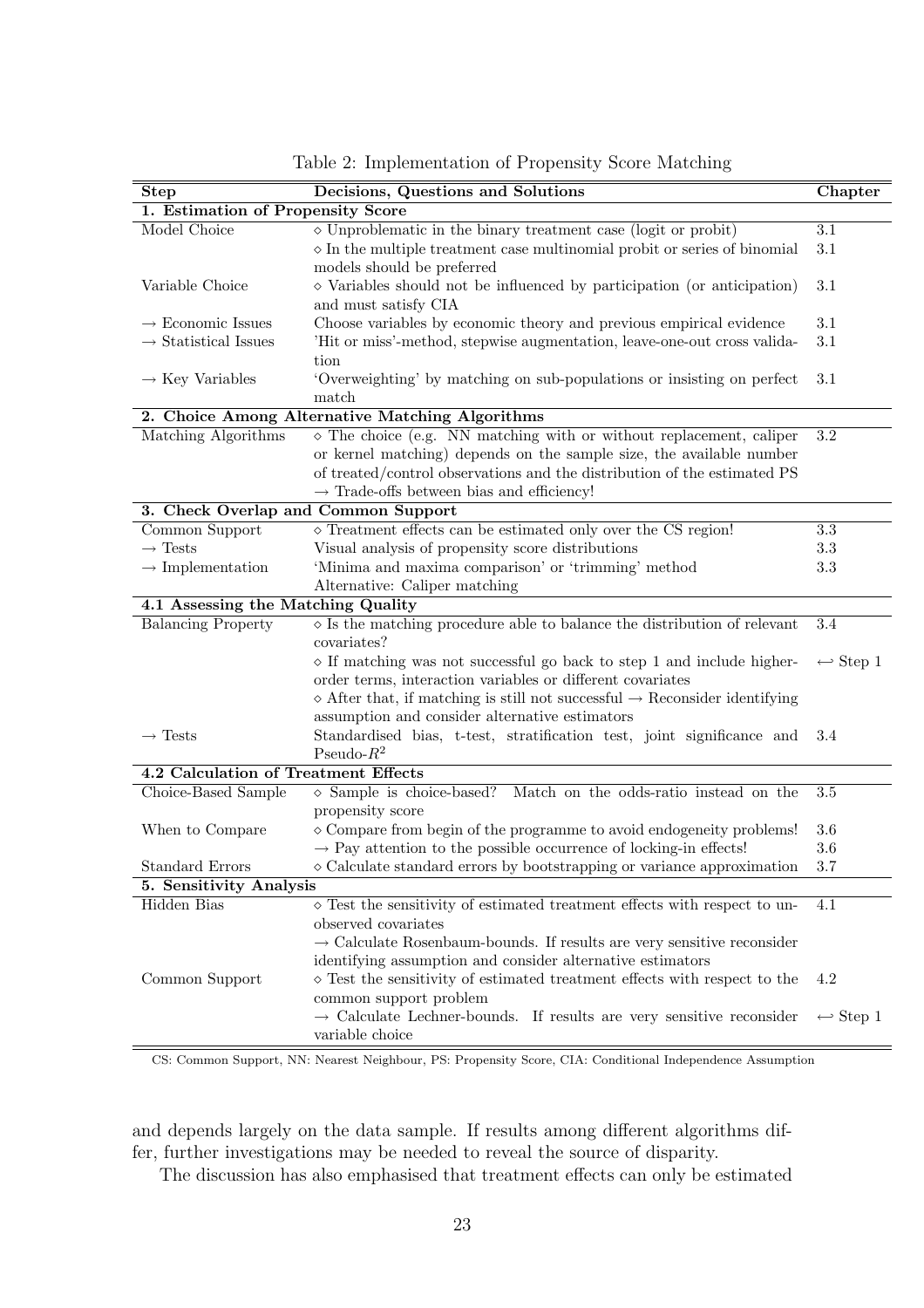in the region of common support. To identify this region we recommend to start with a visual analysis of the propensity score distributions in the treatment and comparison group. Based on that, different strategies can be applied to implement the common support condition, e.g. by 'minima and maxima comparison' or 'trimming', where the latter approach has some advantages when observations are close to the 'minima and maxima' bounds and if the density in the tails of the distribution are very thin.

Since we do not condition on all covariates but on the propensity score we have to check in step 4 if the matching procedure is able to balance the distribution of these covariates in the treatment and comparison group. We have presented several procedures to do so, including standardised bias, t-tests, stratification, joint significance and pseudo- $R^2$ . If the quality indicators are not satisfactory, one should go back to step 1 of the implementation procedure and include higher-order or interaction terms of the existing covariates or choose different covariates (if available). If, after that, the matching quality is still not acceptable, one has to reconsider the validity of the identifying assumption and possibly consider alternatives.

However, if the matching quality is satisfactory one can move on to estimate the treatment effects. The estimation of standard errors should either be done by bootstrapping methods or by applying the variance approximation proposed in Lechner (2001). Another important decision is when to measure the effects. We argue that it is preferable to measure the effects from the beginning of the programme. Clearly, what has to be kept in mind for the interpretation is the possible occurrence of locking-in-effects.

Finally, a last step of matching analysis is to test the sensitivity of results with respect to 'hidden bias'. We have presented an approach (Rosenbaum bounds) that allows a researcher to determine how strongly an unmeasured variable must influence the selection process in order to undermine implications of matching analysis. If the results are sensitive and if the researcher has doubts about the CIA he should reconsider to use alternative identifying assumptions. Furthermore, we have presented an approach (Lechner bounds) that allows the researcher to assess how sensitive treatment effects are with respect to the common support problem.

To conclude, we have discussed several issues surrounding the implementation of PSM. We hope to give some guidance for researchers who believe that their data is strong enough to credibly justify CIA and who want to use PSM.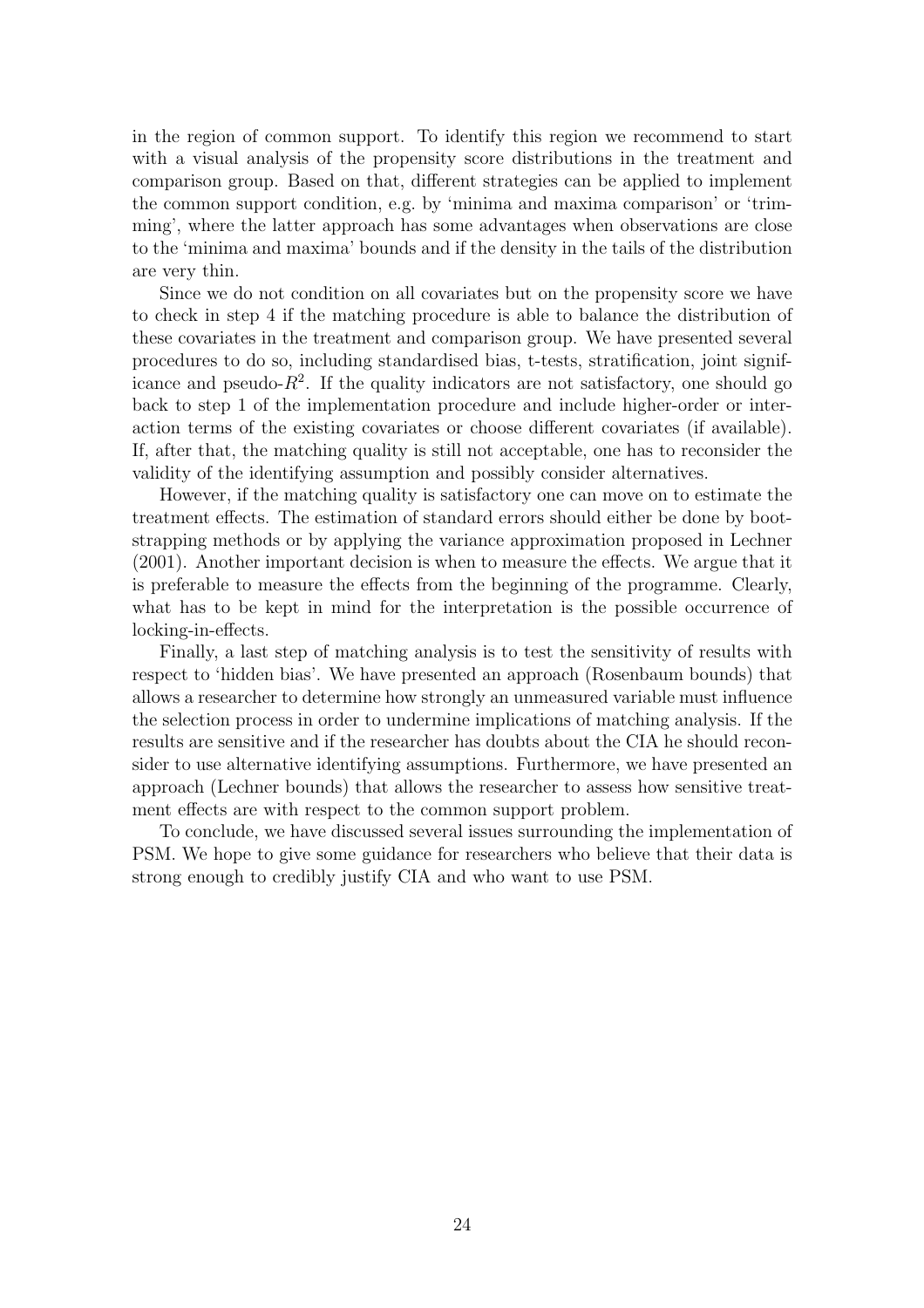# References

- Aakvik, A. (2001): "Bounding a Matching Estimator: The Case of a Norwegian Training Program," Oxford Bulletin of Economics and Statistics, 63(1), 115–143.
- Abadie, A., D. Drukker, J. Leber Herr, and G. W. Imbens (2004): "Implementing Matching Estimators for Average Treatment Effects in STATA," The Stata Journal, 4(3), 290–311.
- Abadie, A., and G. Imbens (2004): "Large Sample Properties of Matching Estimators for Average Treatment Effects (previous version: Simple and Bias-Corrected Matching Estimators for Average Treatment Effects)," Working Paper, Harvard University.
- AUGURZKY, B., AND C. SCHMIDT (2000): "The Propensity Score: A Means to An End," Working Paper, University of Heidelberg.
- Becker, S. O., and A. Ichino (2002): "Estimation of Average Treatment Effects Based on Propensity Scores," The Stata Journal, 2(4), 358–377.
- BLACK, D., AND J. SMITH (2003): "How Robust is the Evidence on the Effects of the College Quality? Evidence from Matching," Working Paper, Syracuse University, University of Maryland, NBER, IZA.
- BLUNDELL, R., AND M. COSTA DIAS (2002): "Alternative Approaches to Evaluation in Empirical Microeconomics," Portuguese Economic Journal, 1, 91–115.
- Brand, J., and C. Halaby (2003): "Regression and Matching Estimates of the Effects of Elite College Attendance on Career Outcomes," Working Paper, University of Wisconsin, Madison.
- BREIMAN, L., J. FRIEDMAN, R. OLSEN, AND C. STONE (1984): Classification and Regression Trees. Wadsworth International Group, Belmont.
- BRODATY, T., B. CREPON, AND D. FOUGERE (2001): "Using Matching Estimators to Evaluate Alternative Youth Employment Programs: Evidence from France, 1986-1988," in Econometric Evaluation of Labour Market Policies, ed. by M. Lechner, and F. Pfeiffer, pp. 85–123. Physica-Verlag.
- BROWNSTONE, D., AND R. VALLETTA (2001): "The Bootstrap and Multiple Imputations: Harnessing Increased Computing Power for Improved Statistical Tests," Journal of Economic Perspectives, 15(4), 129–141.
- Bryson, A. (2002): "The Union Membership Wage Premium: An Analysis Using Propensity Score Matching," Discussion Paper No. 530, Centre for Economic Performance, London.
- BRYSON, A., R. DORSETT, AND S. PURDON (2002): "The Use of Propensity Score Matching in the Evaluation of Labour Market Policies," Working Paper No. 4, Department for Work and Pensions.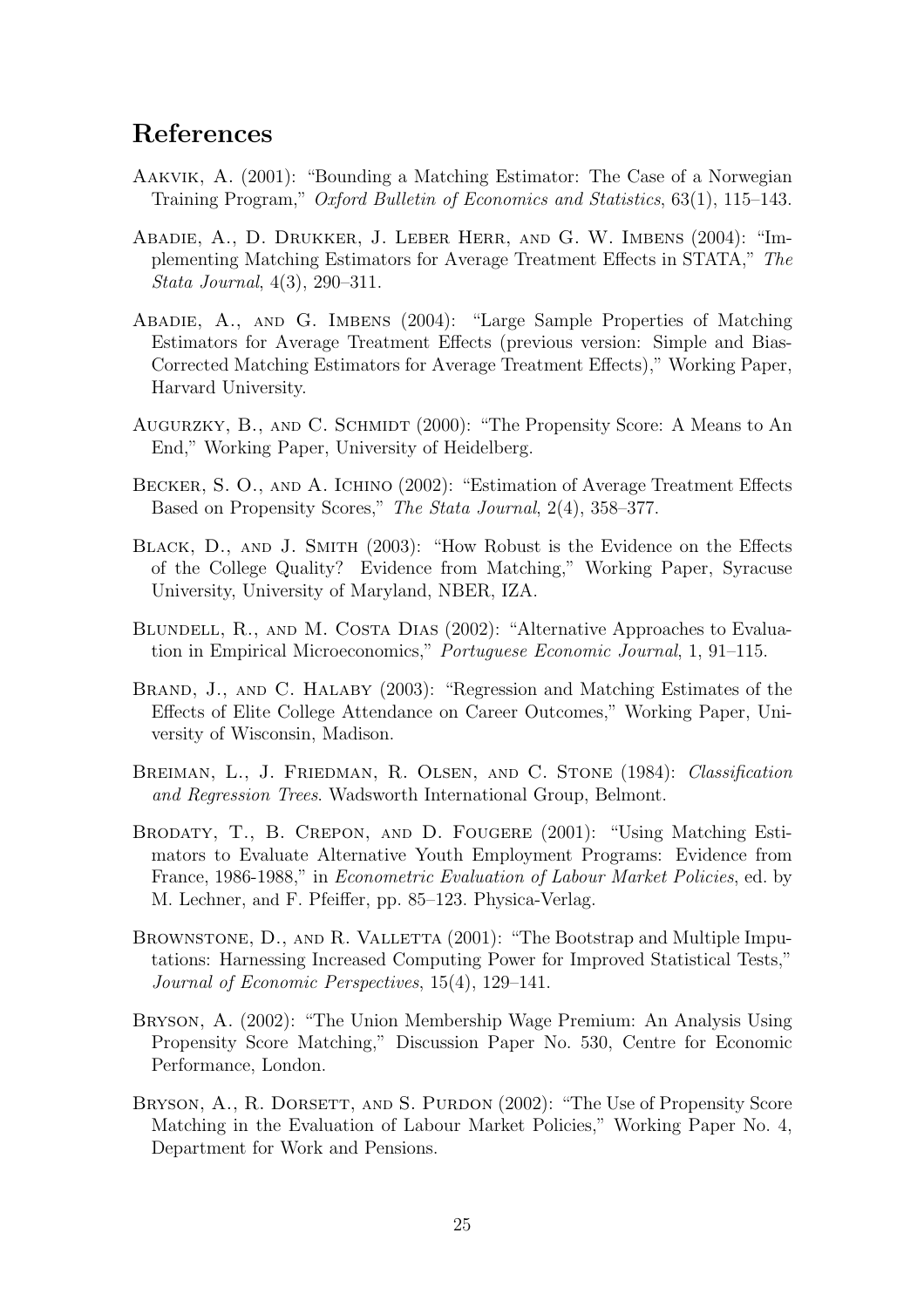- Caliendo, M., and R. Hujer (2005): "The Microeconometric Estimation of Treatment Effects - An Overview," Working Paper, J.W.Goethe University of Frankfurt.
- Caliendo, M., R. Hujer, and S. Thomsen (2005): "The Employment Effects of Job Creation Schemes in Germany - A Microeconometric Evaluation," Discussion Paper No. 1512, IZA, Bonn.
- Cochrane, W., and S. Chambers (1965): "The Planning of Observational Studies of Human Populations," Journal of the Royal Statistical Society, Series A, 128, 234–266.
- DAVIES, R., AND S. KIM (2003): "Matching and the Estimated Impact of Interlisting," Discussion Paper in Finance No. 2001-11, ISMA Centre, Reading.
- DEHEJIA, R. H., AND S. WAHBA (1999): "Causal Effects in Nonexperimental Studies: Reevaluating the Evaluation of Training Programs," Journal of the American Statistical Association, 94(448), 1053–1062.
- (2002): "Propensity Score Matching Methods for Nonexperimental Causal Studies," The Review of Economics and Statistics, 84(1), 151–161.
- DINARDO, J., AND J. TOBIAS (2001): "Nonparametric Density and Regression Estimation," Journal of Economic Perspectives, 15(4), 11–28.
- DIPRETE, T., AND M. GANGL (2004): "Assessing Bias in the Estimation of Causal Effects: Rosenbaum Bounds on Matching Estimators and Instrumental Variables Estimation with Imperfect Instruments," Working Paper, WZB.
- GALDO, J. (2004): "Evaluating the Performance of Non-Experimental Estimators: Evidence from a Randomized UI Program," Working Paper, Centre for Policy Research, Toronto.
- GERFIN, M., AND M. LECHNER (2002): "A Microeconometroc Evaluation of the Active Labour Market Policy in Switzerland," The Economic Journal, 112, 854– 893.
- GREENE, W. H. (2003): *Econometric Analysis*. New York University, New York.
- Ham, J., X. Li, and P. Reagan (2003): "Propensity Score Matching, a Distance-Based Measure of Migration, and the Wage Growth of Young Men," Working Paper, Department of Economics and CHRR Ohio State University, Columbus.
- HECKMAN, J., H. ICHIMURA, J. SMITH, AND P. TODD (1998): "Characterizing Selection Bias Using Experimental Data," Econometrica, 66, 1017–1098.
- HECKMAN, J., H. ICHIMURA, AND P. TODD (1997): "Matching as an Econometric Evaluation Estimator: Evidence from Evaluating a Job Training Programme," Review of Economic Studies, 64, 605–654.

<sup>(1998): &</sup>quot;Matching as an Econometric Evaluation Estimator," Review of Economic Studies, 65, 261–294.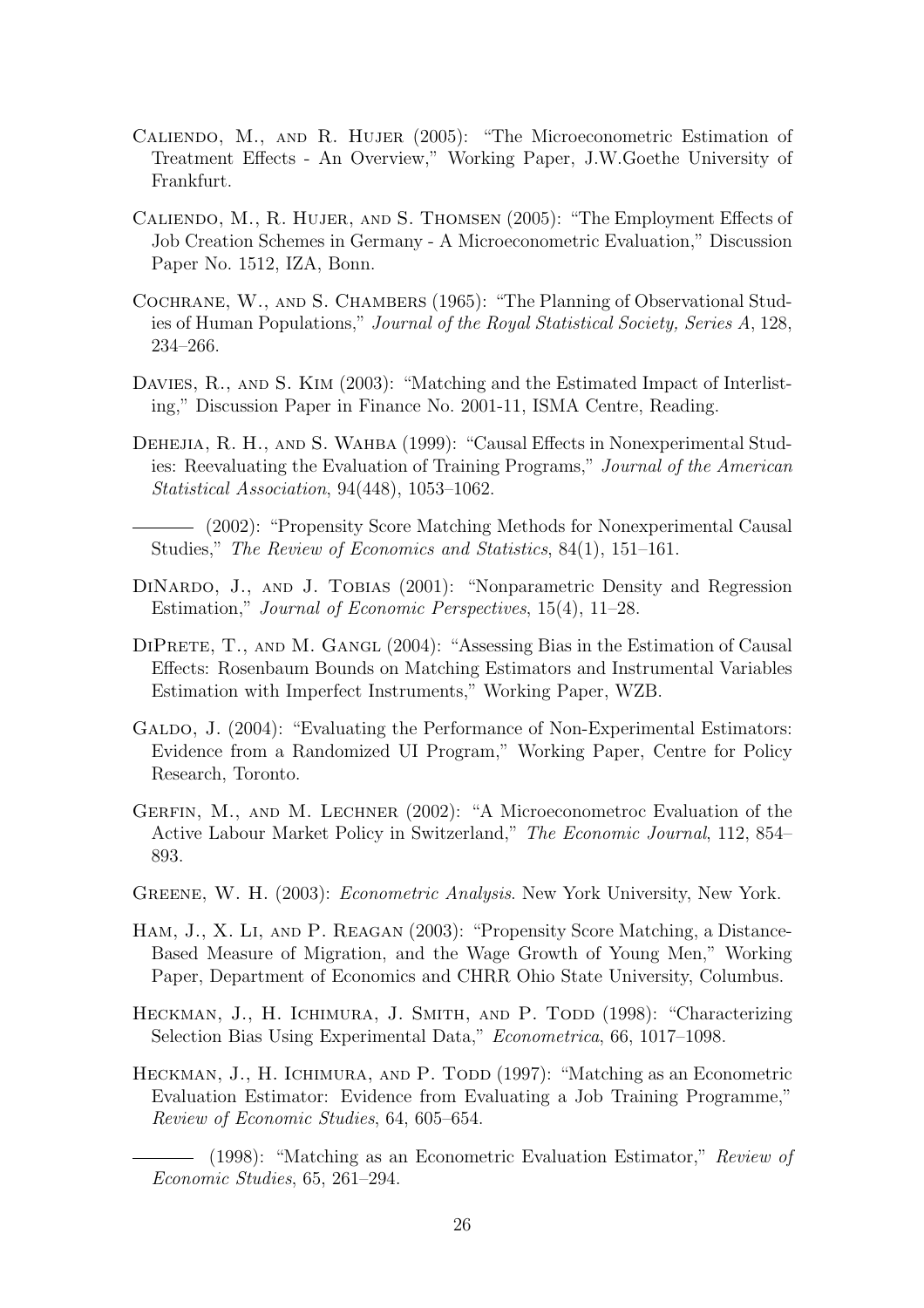- HECKMAN, J., R. LALONDE, AND J. SMITH (1999): "The Economics and Econometrics of Active Labor Market Programs," in Handbook of Labor Economics Vol.III, ed. by O. Ashenfelter, and D. Card, pp. 1865–2097. Elsevier, Amsterdam.
- HECKMAN, J., AND J. SMITH (1995): "Assessing the Case for Social Experiments," Journal of Economic Perspectives, 9, 85–110.

(1999): "The Pre-Program Earnings Dip and the Determinants of Participation in a Social Program: Implications for Simple Program Evaluation Strategies," Working Paper No. 6983, National Bureau of Economic Research.

- Hirano, K., and G. Imbens (2002): "Estimation of Causal Effects using Propensity Score Weighting: An Application to Data on Right Heart Catherization," Health Services & Outcomes Research Methodology, 2, 259–278.
- Hitt, L., and F. Frei (2002): "Do Better Customers Utilize Electronic Distribution Channels? The Case of PC Banking," Management Science, 48, No. 6, 732–748.
- Imbens, G. (2000): "The Role of the Propensity Score in Estimating Dose-Response Functions," Biometrika, 87(3), 706–710.

(2004): "Nonparametric Estimation of Average Treatment Effects under Exogeneity: A Review," The Review of Economics and Statistics, 86(1), 4–29.

Lechner, M. (1998): "Mikrokonometrische Evaluationsstudien: Anmerkungen zu Theorie und Praxis," in Qualifikation, Weiterbildung und Arbeitsmarkterfolg. ZEW-Wirtschaftsanalysen Band 31, ed. by F. Pfeiffer, and W. Pohlmeier. Nomos-Verlag.

(1999): "Earnings and Employment Effects of Continuous Off-the-Job Training in East Germany After Unification," Journal of Business Economic Statistics, 17, 74–90.

(2000a): "An Evaluation of Public Sector Sponsored Continuous Vocational Training Programs in East Germany," Journal of Human Resources, 35, 347–375.

(2000b): "A Note on the Common Support Problem in Applied Evaluation Studies," Discussion Paper, SIAW.

(2001): "Identification and estimation of causal effects of multiple treatments under the conditional independence assumption," in *Econometric Evalu*ation of Labour Market Policies, ed. by M. Lechner, and F. Pfeiffer, pp. 1–18. Physica-Verlag, Heidelberg.

(2002): "Some practical issues in the evaluation of heterogenous labour market programmes by matching methods," Journal of the Royal Statistical Society, A, 165, 59–82.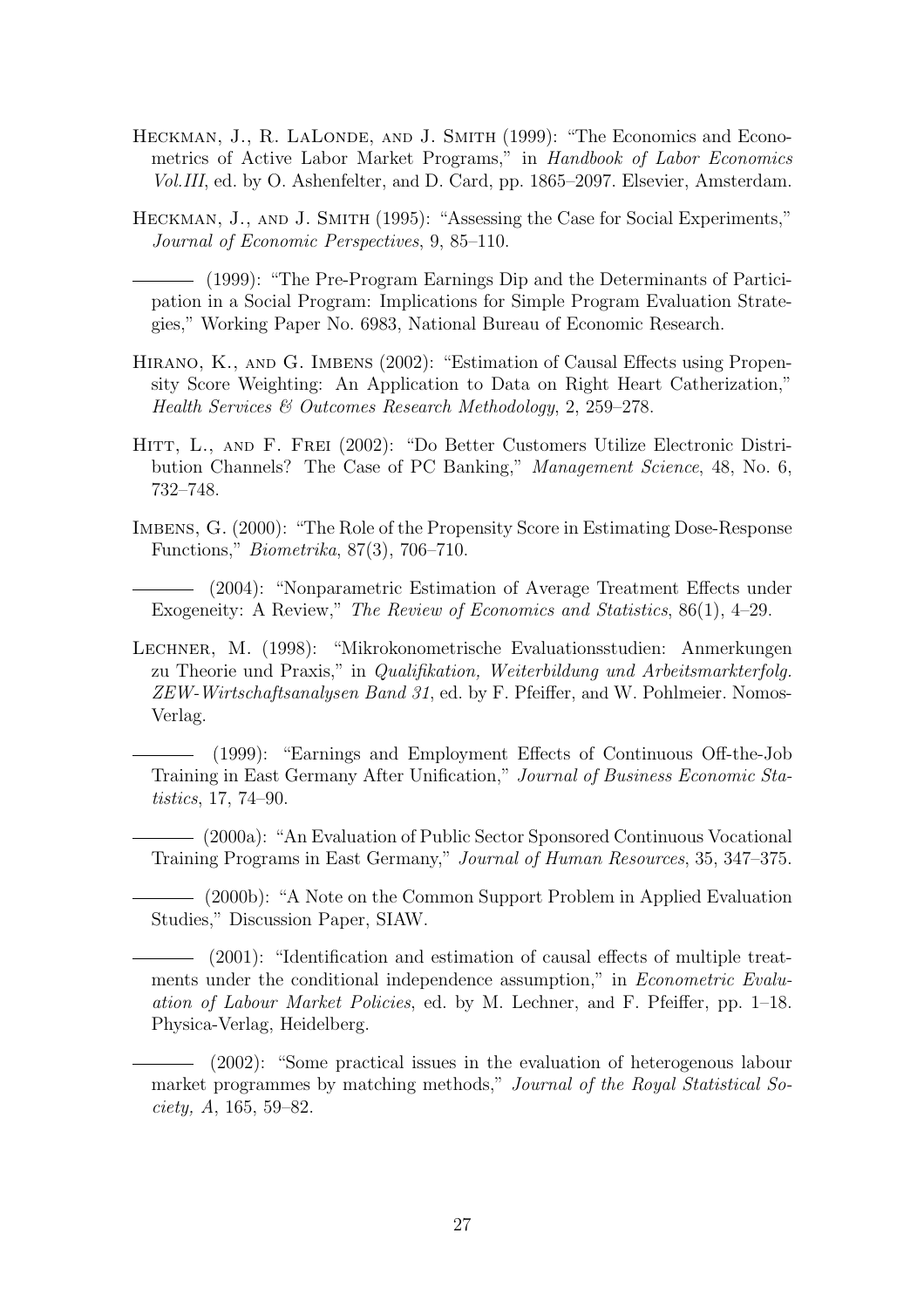- LEUVEN, E., AND B. SIANESI (2003): "PSMATCH2: Stata Module to Perform Full Mahalanobis and Propensity Score Matching, Common Support Graphing, and Covariate Imbalance Testing," Software, http://ideas.repec.org/c/boc/bocode/s432001.html.
- Mantel, N., and W. Haenszel (1959): "Statistical Aspects of the Analysis of Data from Retrospective Studies of Disease," Journal of the National Cancer Institute, 22, 719–748.
- PAGAN, A., AND A. ULLAH (1999): Nonparametric Econometrics. Cambridge University Press, Cambridge.
- PERKINS, S. M., W. TU, M. G. UNDERHILL, X. ZHOU, AND M. D. MURray (2000): "The Use of Propensity Scores in Pharmacoepidemiologic Research," Pharmacoepidemiology and Drug Safety, 9, 93–101.
- Rosenbaum, P., and D. Rubin (1983): "The Central Role of the Propensity Score in Observational Studies for Causal Effects," Biometrika, 70, 41–50.

(1985): "Constructing a Control Group Using Multivariate Matched Sampling Methods that Incorporate the Propensity Score," The American Statistican, 39, 33–38.

- Rosenbaum, P. R. (2002): Observational Studies. Springer, New York.
- Roy, A. (1951): "Some Thoughts on the Distribution of Earnings," Oxford Economic Papers, 3, 135–145.
- Rubin, D. (1974): "Estimating Causal Effects to Treatments in Randomised and Nonrandomised Studies," Journal of Educational Psychology, 66, 688–701.
- Rubin, D. B., and N. Thomas (1996): "Matching Using Estimated Propensity Scores: Relating Theory to Practice," *Biometrics*, 52, 249–264.
- Sianesi, B. (2004): "An Evaluation of the Active Labour Market Programmes in Sweden," The Review of Economics and Statistics, 86(1), 133–155.
- Silverman, B. (1986): Density Estimation for Statistics and Data Analysis. Chapman & Hall, London.
- Smith, H. (1997): "Matching with Multiple Controls to Estimate Treatment Effects in Observational Studies," Sociological Methodology, 27, 325–353.
- Smith, J. (2000): "A Critical Survey of Empirical Methods for Evaluating Active Labor Market Policies," Schweizerische Zeitschrift fr Volkswirtschaft und Statistik, 136(3), 1–22.
- SMITH, J., AND P. TODD (2005): "Does Matching Overcome LaLonde's Critique of Nonexperimental Estimators?," Journal of Econometrics, 125(1-2), 305–353.
- van Ours, J. (2004): "The Locking-in Effect of Subsidized Jobs," Journal of Comparative Economics, 32(1), 37–52.